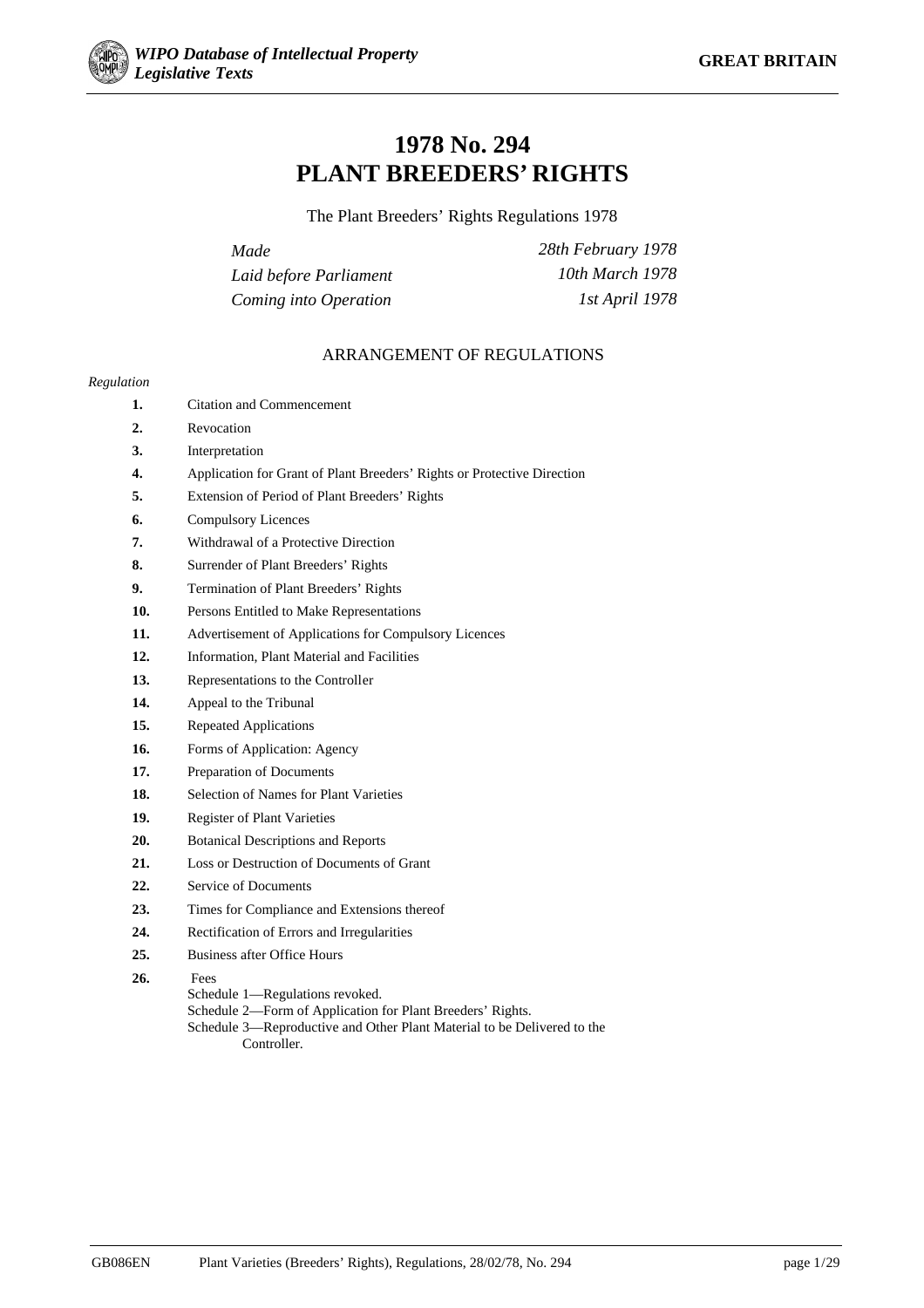The Minister of Agriculture, Fisheries and Food, the Secretary of State for Scotland and the Secretary of State for Northern Ireland (being the Secretary of State concerned with agriculture in Northern Ireland), acting jointly, in exercise of the powers vested in them by sections  $3(6)$ ,  $5(1)$  and  $(4)$ ,  $9(1)$ ,  $(2)$ ,  $(3)$ ,  $(4)$  and (5),  $10(5)$  and 36 of, and paragraph 3 of Part I of Schedule 2 to, the Plant Varieties and Seeds Act 1964<sup>1</sup>, as amended by section 43 of, and Schedule 7 to, the Agriculture (Miscellaneous Provisions) Act 1968<sup>2</sup>, as extended to Northern Ireland by the Plant Varieties and Seeds (Northern Ireland) Order 1964<sup>3</sup> and to the Isle of Man by the Plant Varieties and Seeds (Isle of Man) Order 1969<sup>4</sup> and of all other powers enabling them in that behalf, after consultation with the Council on Tribunals in accordance with section 10 of the Tribunals and Inquiries Act 1971<sup>5</sup> as applied to the Controller of Plant Variety Rights and any officer authorised to exercise the functions of the said Controller under section 11(5) of the Plant Varieties and Seeds Act 1964 and the Plant Varieties and Seeds Tribunal by section 12 of the last mentioned Act, hereby make the following regulations:—

## *Citation and commencement*

**1.** These regulations may be cited as the Plant Breeders' Rights Regulations 1978 and shall come into operation on 1st April 1978.

## *Revocation*

**2.** The regulations specified in Schedule 1 to these regulations are hereby revoked.

## *Interpretation*

**3.**—

(1) In these regulations, unless the context otherwise requires—

"the Act" means the Plant Varieties and Seeds Act 1964, as amended by section 43 of, and Schedule 7 to, the Agriculture (Miscellaneous Provisions) Act 1968;

"the breeder" in relation to a plant variety means the person who bred or discovered that variety;

"the Controller" means the Controller of Plant Variety Rights;

"the gazette" means the gazette published by the Ministers in accordance with section 34 of the Act;

"the Ministers" means the Minister of Agriculture, Fisheries and Food, the Secretary of State for Scotland and the Secretary of State for Northern Ireland acting jointly;

"persons concerned" means, in relation to any proceedings, and as the case may be—

- (i) the person who has made the application which has given rise to such proceedings,
- (ii) the holder of the plant breeders' rights which are, or of the licence which is, the subject of the proceedings,
- (iii) the person entitled to the benefit of the protective direction which is the subject of the proceedings,
- (iv) any organisation or person entitled to make representations and be heard by virtue of section 7(5) of the Act, and
- (v) any person or organisation entitled to participate in the proceedings;

**.** 

 $1$ 1964 c. 14.

 $2$ 1968 c. 34.

 ${}^{3}$ S.I. 1964/1574.

<sup>4</sup> S.I. 1969/1829.

<sup>5</sup> 1971 c. 62.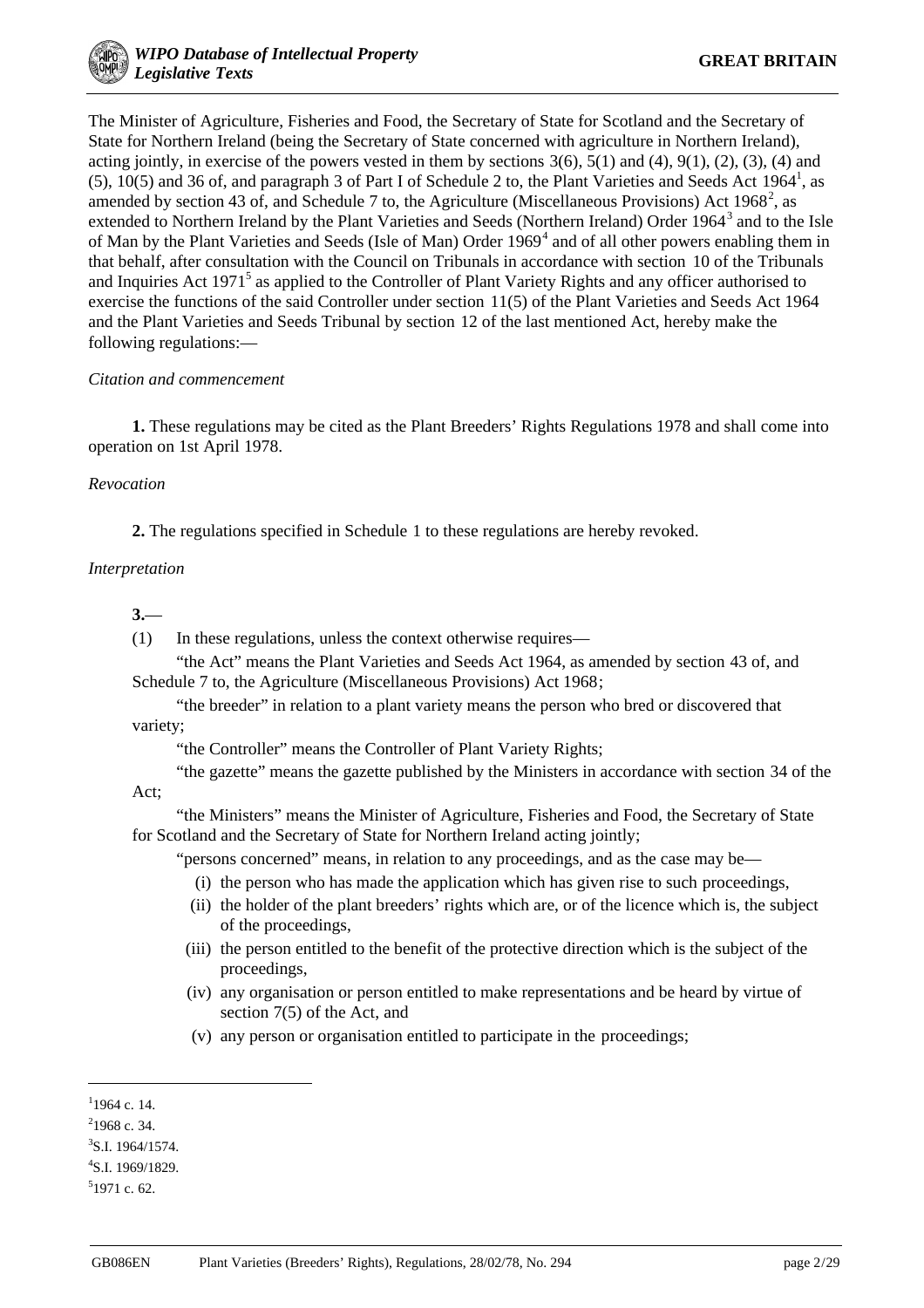"plant breeders' rights" means rights which may be granted in accordance with Part I of the Act;

"prescribed fee" means the fee for the time being prescribed by regulations made in pursuance of section 9 of the Act;

"reproductive material" means reproductive material of a plant variety and includes seeds for sowing, seed potatoes and other vegetative propagating material, whole plants as well as parts of plants, where whole plants may be used as reproductive material, and ornamental plants and parts of ornamental plants when used commercially as propagating material in the production of ornamental plants and cut flowers;

"the Tribunal" means the Plant Varieties and Seeds Tribunal established by section 10 of and Schedule 4 to the Act, as amended by paragraph 5(5) of Schedule 4 to the European Communities Act  $1972^6$ .

(2) The Interpretation Act  $1889^7$  shall apply to the interpretation of these regulations as it applies to the interpretation of an Act of Parliament, and as if these regulations and the regulations hereby revoked were Acts of Parliament.

#### *Application for grant of plant breeders' rights or protective direction*

## **4.**—

(1) Any application for a grant of plant breeders' rights or for a protective direction shall be made in the form set out in Schedule 2 to these regulations, or in a form to the like effect, and delivered to the Controller.

(2) Any such application made by a person claiming to be the successor in title to the breeder shall be accompanied by the assignment, the original or an official copy of the grant of probate, letters of administration or confirmation or such other documentary evidence as is in the opinion of the Controller sufficient to establish the title of the applicant.

(3) Any person who has a substantial interest in any such application or is in a position to adduce evidence which is likely to be material to the consideration thereof may participate in the proceedings upon such application.

(4) Any priority obtained by an applicant for a grant of plant breeders' rights by virtue of paragraph 1 of Part I of Schedule 2 to the Act may be forfeited by the Controller if the applicant does not after service on him by the Controller of a notice satisfy within such time, being not less than 14 days, as may be specified in the notice such requirements as are mentioned therein, being requirements which are to be satisfied by an applicant before a grant of plant breeders' rights can be made.

(5) The Controller shall serve upon the applicant notice of his proposal to forfeit any priority in accordance with the last preceding paragraph.

(6) An appeal shall lie to the Tribunal against any decision of the Controller under paragraph (4) of this Regulation.

#### *Extension of period of plant breeders' rights*

**5.**—

(1) Any application for an extension of the period for which any plant breeders' rights are exercisable shall be made in writing and delivered to the Controller.

(2) Any such application shall be made and delivered not more than 18 months and not less than 9 months before the date when the said period is due to expire: provided that, if the Controller is satisfied that the applicant has been prevented by circumstances beyond his control from making his application earlier, he may entertain such an application made within 9 months before such date of expiry of the said period.

-

<sup>6</sup> 1972 c. 68.

 $71889$  c. 63.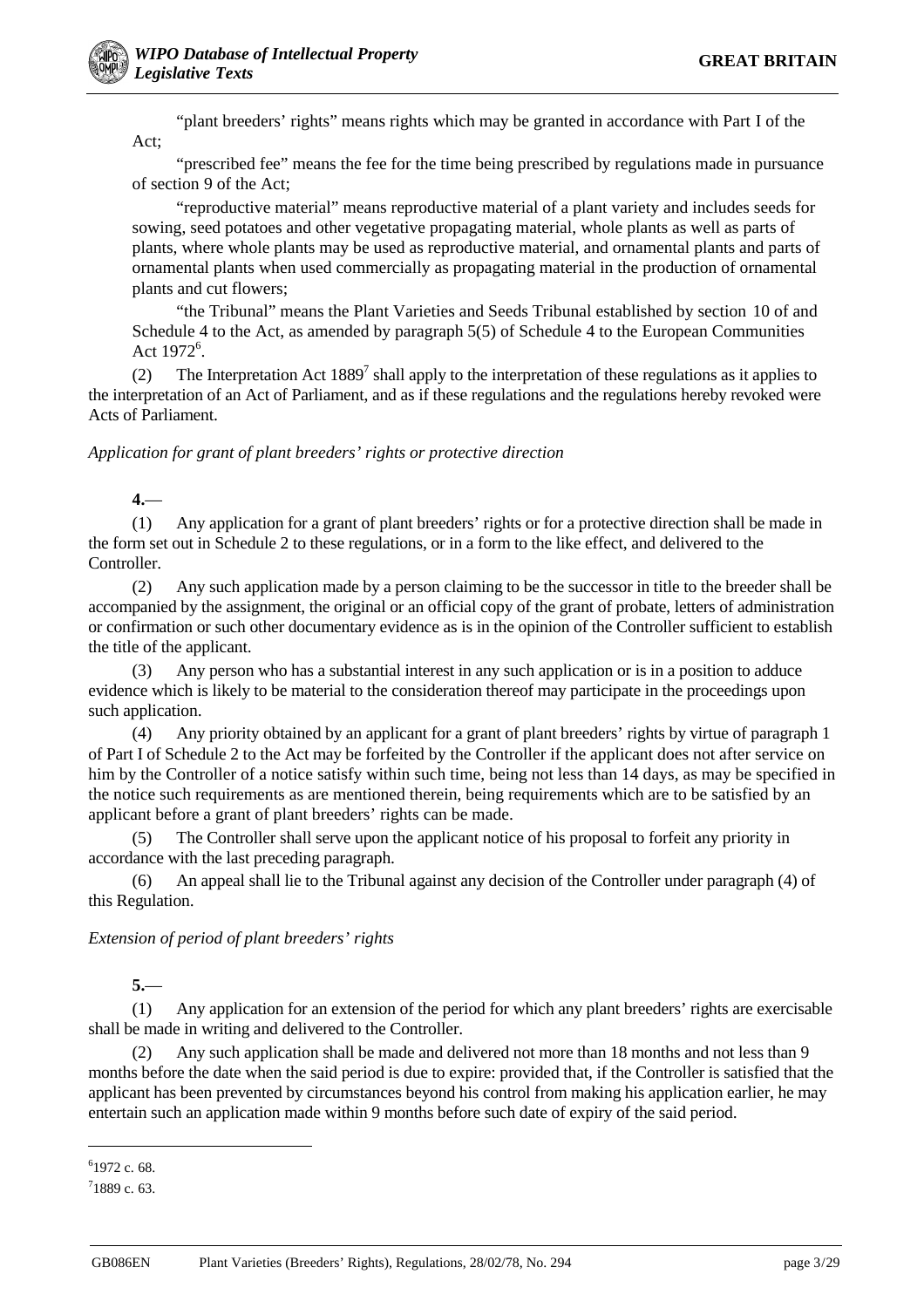(3) Any person who is the holder of a licence to exercise any plant breeders' rights in, or otherwise has a substantial interest in, the plant variety in question or is in a position to adduce evidence which is likely to be material to the consideration of any such application and any organisation appearing to the Controller to be representative of holders of such licences or persons so interested may participate in the proceedings upon such application.

## *Compulsory licences*

**6.**—

(1) An application for a compulsory licence shall be made in writing and delivered to the Controller.

(2) In addition to any organisation or person entitled to make representations by virtue of section 7(5) of the Act any person who is the holder of a licence to exercise any plant breeders' rights in the plant variety in question may participate in the proceedings upon the application referred to in the last preceding paragraph.

(3) Any application for the revocation of or for an extension, limitation or other variation of the terms of a compulsory licence shall be made in writing and delivered to the Controller.

(4) Any person who is the holder of a licence to exercise any plant breeders' rights in the plant variety in question may participate in the proceedings upon the application referred to in the last preceding paragraph.

#### *Withdrawal of a protective direction*

**7.**—

(1) Except in a case where the person to whom a protective direction has been given has applied for it to be withdrawn, the Controller shall serve upon the person to whom a protective direction has been given notice of any proposal to withdraw such protective direction.

(2) The notice shall include a statement setting out the grounds upon which the proposal is founded.

#### *Surrender of plant breeders' rights*

**8.**—

(1) Any application offering to surrender plant breeders' rights in a plant variety shall be made in writing and delivered to the Controller.

(2) Any person who is the holder of a licence to exercise any plant breeders' rights in the plant variety in question and any person whose financial interests are likely to be affected substantially by the granting of any such application and termination of the period for which the rights are exercisable may participate in the proceedings upon, and object to, such application.

#### *Termination of plant breeders' rights*

## **9.**—

(1) The Controller shall serve upon the holder of plant breeders' rights in a plant variety notice of any proposal to terminate the period for which those rights are exercisable or to revoke or, if it has begun, terminate any extension of such period and in such notice shall state the grounds upon which the proposal is founded.

(2) Any person who is the holder of a licence to exercise any plant breeders' rights in the plant variety in question and any person whose financial interests are likely to be affected substantially by giving effect to any such proposal may participate in the proceedings upon the proposal.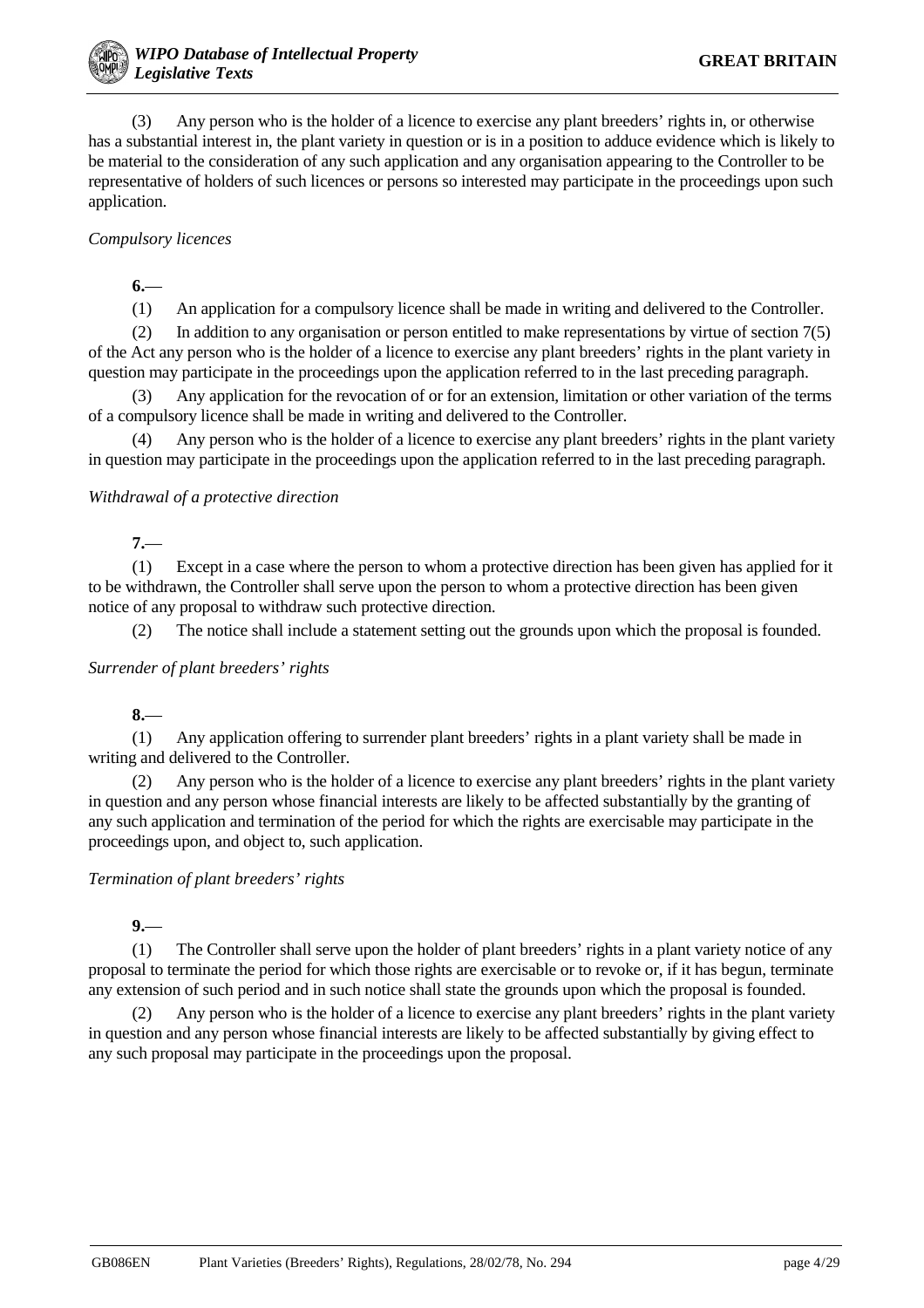*Persons entitled to make representations*

**10.**—

(1) An organisation or person claiming to be entitled to make representations and be heard by virtue of section 7(5) of the Act may within 21 days from the publication of a notice in accordance with Regulation 11 of these regulations apply to the Controller with a view to satisfying him as to the matters specified in the said section 7(5).

(2) The Controller, after considering an application made under the last preceding paragraph, shall inform the applicant either that he is or that he is not satisfied as to the matters referred to in the said paragraph.

(3) An appeal shall lie to the Tribunal against any decision of the Controller that he is not satisfied as to the matters referred to in paragraph (1) of this regulation.

(4) The right of any organisation or person as aforesaid to make representations and be heard shall be conditional upon application to the Controller in accordance with paragraph (1) of this regulation.

#### *Advertisement of applications for compulsory licences*

**11.** The Controller shall publish in the gazette notice of an application for a compulsory licence, together with a reference to the matters upon which ?? an opportunity of making representations to him concerning the application and of being heard by him or by a person appointed by him for the purpose.

#### *Information, plant material and facilities*

**12.**—

- (1) Any person making an application under any of the provisions of Part I of the Act shall—
	- (i) give to the Controller such information and evidence and produce or deliver to him such documents, records and illustrations as he may require;
	- (ii) where the application is for a grant of plant breeders' rights, deliver to the Controller or produce to him for examination, as may be required, the reproductive and other plant material of the plant variety to which the application relates in the quantity and of the description and quality specified, and packed and in the condition also specified, in the Part of Schedule 3 to these regulations appropriate to the plant variety, and also such further reproductive and other plant material in such quantity and of such description and quality as shall appear to the Controller to be required to replace any such material already delivered as may have been damaged in transit or damaged or lost in the course of tests and trials or which is, or has in the course of tests and trials been shown to be, unhealthy or otherwise unsuitable;
	- (iii) where the application is other than one for a grant of plant breeders' rights, deliver to the Controller such reproductive and other plant material in such quantity and of such description and quality as he may require;
	- (iv) afford to the Controller at all reasonable times such facilities for the inspection or examination of plants, plant material, trial grounds or other land or premises,

to or at such place, within such period or at such time or times and in such manner as the Controller may from time to time require, being information, evidence, documents, records, illustrations, material and facilities as are relevant to the application and in the possession, control or power of the applicant.

The Controller may from time to time require a person making an application under any of the provisions of Part I of the Act to undertake before the application is granted such tests and trials in connection with the plant variety which is the subject of the application at such place, within such time and in such manner as the Controller may also require.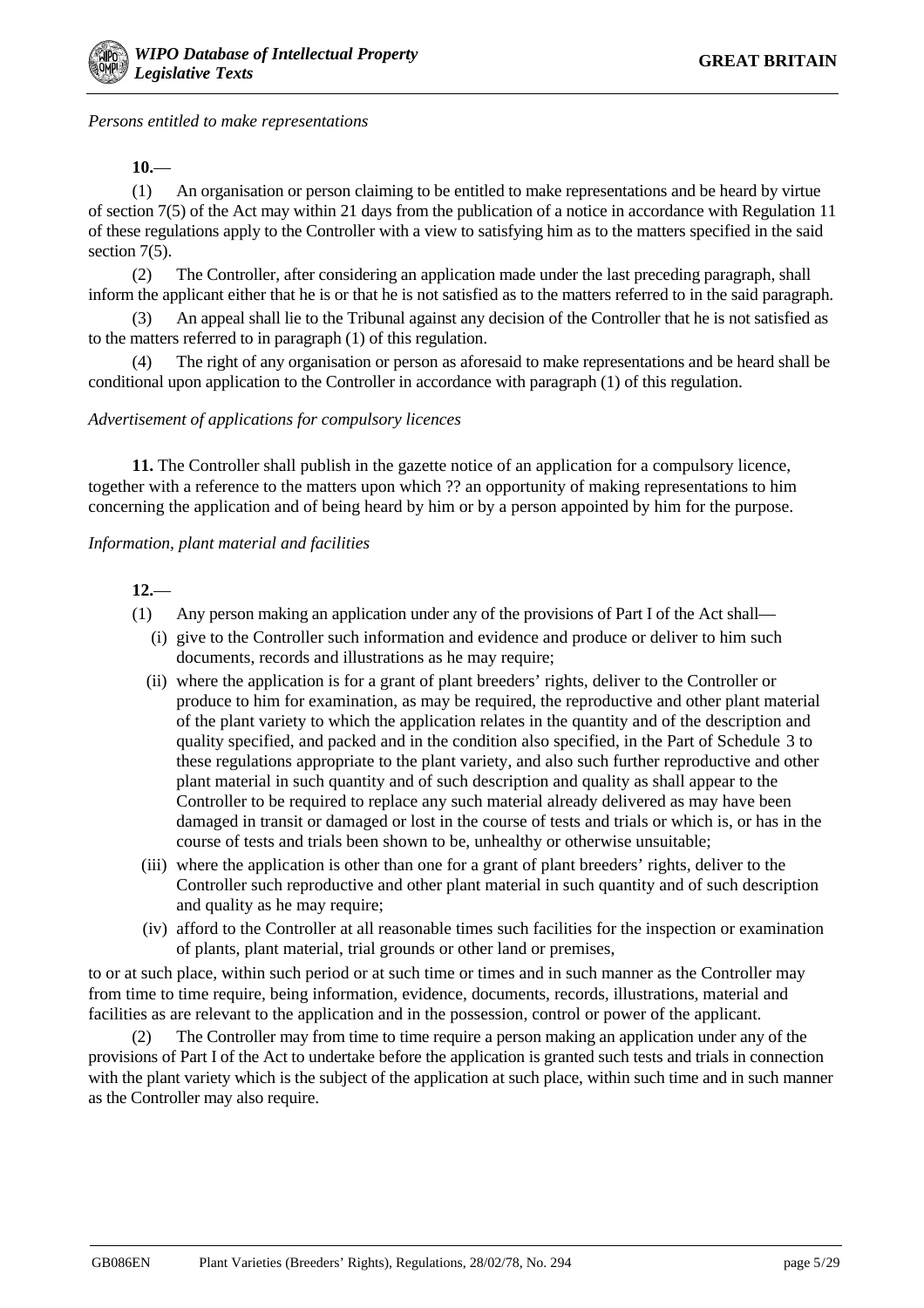(3) If an applicant fails to comply with any requirement of the Controller made under paragraphs (1) or (2) of this regulation, the Controller shall not be obliged to take any further steps in relation to such application until the said requirement (except as regards the period or time allowed for compliance) has been complied with and if after the service by the Controller on the applicant of a notice informing him of the consequences of a continuance of such failure the applicant has not complied with the said requirement within a time, being not less than 14 days, specified in the said notice, the application shall be deemed to have been abandoned.

## *Representations to the Controller*

**13.**—

(1) In any case in which an appeal lies to the Tribunal under the provisions of Part I of the Act or of these regulations and in a case where he proposes to terminate, in accordance with Regulation 26(6) of these regulations, the period for which any plant breeders' rights are exercisable the Controller shall afford to the persons concerned an opportunity of making representations to him in writing and of being heard by him or by a person appointed by him for the purpose.

(2) The Controller may afford to any or to all of the persons concerned more than one opportunity of making representations to him if in the circumstances it shall appear to him to be necessary or desirable to do so.

(3) Except in a case of a proposal to withdraw a protective direction the Controller shall publish in the gazette a notice indicating the nature of the proceedings together with a statement of the descriptions of persons entitled by virtue of these regulations to participate in the proceedings and of the manner in which and the time within which representations may be made to him in writing and an application made for an opportunity to be heard by him or by a person appointed by him for the purpose.

(4) Any person making representations to the Controller in writing, any person requiring to be heard by the Controller or by a person appointed by him for the purpose and any person concerned who proposes to attend a hearing by the Controller or a person so appointed shall, not later than seven days before the day appointed for the hearing, deliver to the Controller two copies of any documents which such person proposes to put in evidence or otherwise rely upon and the Controller shall thereupon serve a copy of such documents on each of the persons concerned of whom he is aware.

(5) In any case referred to in paragraph (1) of this regulation the Controller shall give to each of the persons concerned of whom he is aware, a notice informing him of his right to make representations, of the manner in which and the time within which such representations may be made and of his right to be heard by the Controller or by a person appointed by him for the purpose and of the manner in which and the time within which he may apply for an opportunity to be heard.

(6) The Controller shall serve on each of the persons concerned of whom he is aware, other than the person making the representations, a copy of any representations made in accordance with paragraph (1) of this regulation.

(7) Any of the persons concerned may within the time notified by the Controller for the purpose require that an opportunity be afforded to him of being heard by the Controller or a person appointed by him for the purpose.

(8) If any person shall so require to be heard, the Controller shall appoint a time and place in the United Kingdom or the Isle of Man at which that person and all of the other persons concerned may be heard by him or by a person appointed by him for the purpose.

(9) In appointing the time and place referred to in the last preceding paragraph the Controller shall have regard to the convenience of the persons concerned and of their witnesses, the situation of any land or premises to be viewed in connection with the application and to the other circumstances of the case, including the wishes of and expense to the aforesaid persons.

(10) The controller shall give to each of the persons concerned at least 14 days' notice of the aforesaid time and place of the hearing at which he may be heard by the Controller or by a person appointed by him for the purpose.

(11) The hearing may be adjourned from time to time and, if an adjournment is announced in the course of the hearing, no further notice thereof to the persons attending the hearing shall be required.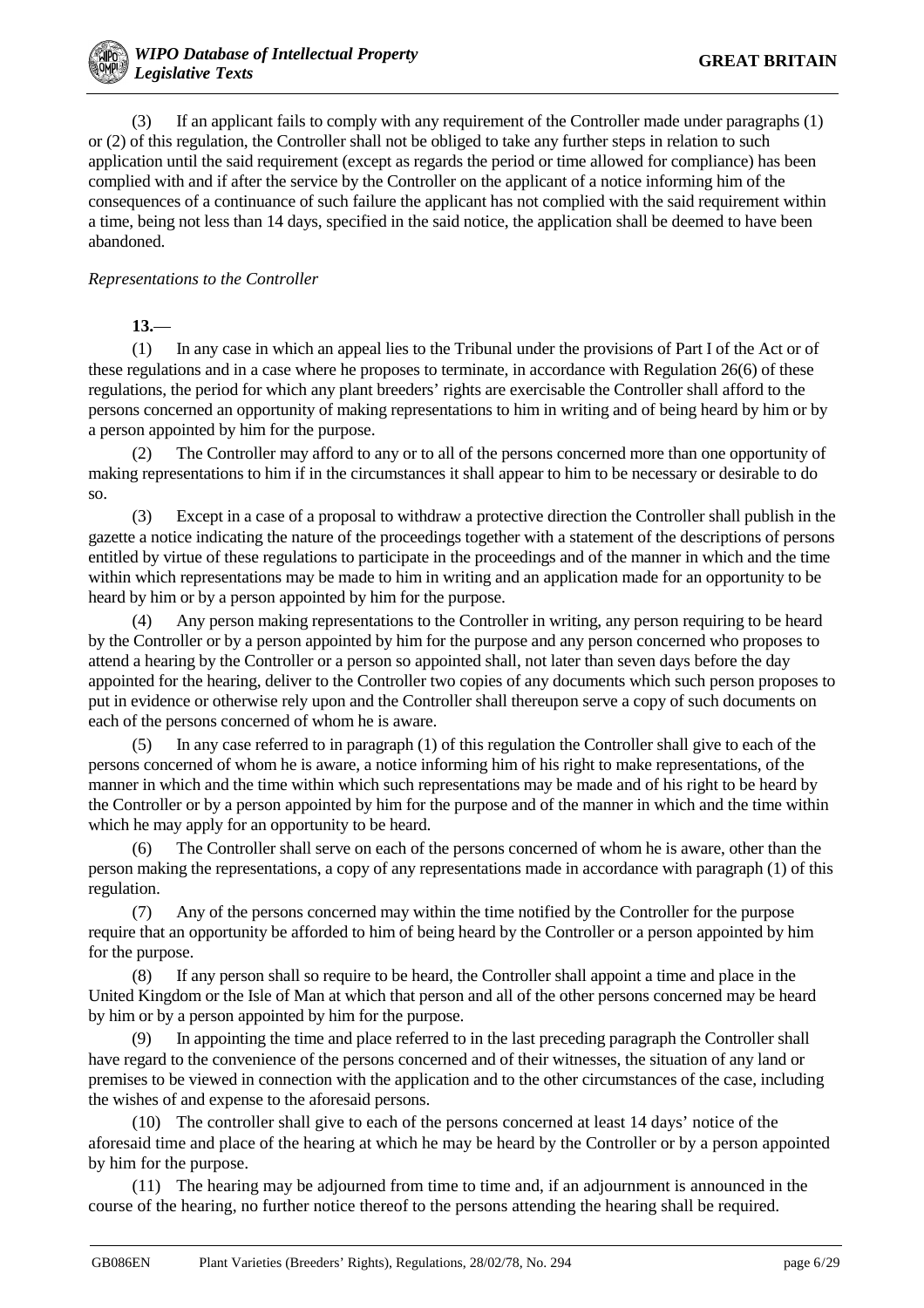(12) Any of the persons concerned may be represented at the hearing by a person chosen by him whether or not such person has been authorised to act as his agent in accordance with Regulation 16(2)(*a*) of these regulations.

(13) Any of the persons concerned who attends the hearing may give evidence and he or his representative may call witnesses and produce documents and shall be given an opportunity of putting questions directly to any witness called at the hearing:

Provided that except with the leave of the Controller or other person conducting the hearing no document shall be so produced unless copies thereof were delivered to the Controller in accordance with paragraph (4) of this regulation.

(14) The Controller or other person conducting the hearing may require any witnesses to give evidence at the hearing on oath or affirmation and, for that purpose, may administer an oath or affirmation in due form.

(15) The hearing shall be in public unless the Controller or other person conducting the hearing, after consultation with the persons concerned attending the hearing or their representatives, otherwise directs.

(16) The Controller shall not take his decision until he has considered, in addition to the submissions made and evidence adduced at the hearing, any representations previously made to him in writing.

(17) Subject to Regulation 14(3) of these regulations the decision of the Controller shall take effect at such time as he shall direct provided that, except where his decision is one to grant an application in a case where no person concerned has made any representations to him in writing or has been heard by him or by a person appointed by him for the purpose in opposition to the granting of the application, the decision shall not be directed to take effect before the expiration of the time limited for the bringing of an appeal.

(18) The Controller shall give to the persons referred to in Regulation 14(2) of these regulations notice of his decision, together with his reasons for it, and also a sufficient indication of the time within which and manner in which an appeal may be brought.

(19) The Controller shall publish in the gazette notice of his decision in respect of an application, from the decision upon which an appeal lies to the Tribunal, and of a proposal to terminate the period for which plant breeders' rights are exercisable or to revoke or, if it has begun, terminate any extension of such period.

## *Appeal to the Tribunal*

**14.**—

(1) The hearing of an appeal by the Tribunal under the provisions of Part I of the Act or of these regulations shall take place in such part of the United Kingdom or the Isle of Man as shall be determined by the Chairman of the Tribunal who shall have regard to the matters referred to in Regulation 13(9) of these regulations as well as to the convenience of the members of the Tribunal and, if he proposes to appear at the hearing of the appeal, of the Controller.

(2) The person who made the application which was the subject of the decision of the Controller, the holder of the plant breeders' rights which were, or of the licence which was, the subject of the said decision, the person entitled to the benefit of the protective direction which was the subject of the said decision and any person or organisation who availed himself or itself of the opportunity to make representations in writing or to be heard by the Controller or a person appointed by him for the purpose in the proceedings in respect of which the said decision was given, as the case may be, shall be entitled to appear and be heard as a party to any appeal against the said decision of the Controller.

(3) Where an appeal is brought against a decision given in accordance with the Act or these regulations the operation of such decision shall be suspended pending the final determination of the appeal provided that, in a case where the appeal is from a decision to extend the period for which plant breeders' rights in a plant variety are exercisable and the circumstances are such that the period for which those rights were originally granted will (apart from this proviso) expire before the appeal is finally determined, the decision shall not be suspended during the period between the date when it would have become effective in the absence of an appeal and the date when the appeal is finally determined.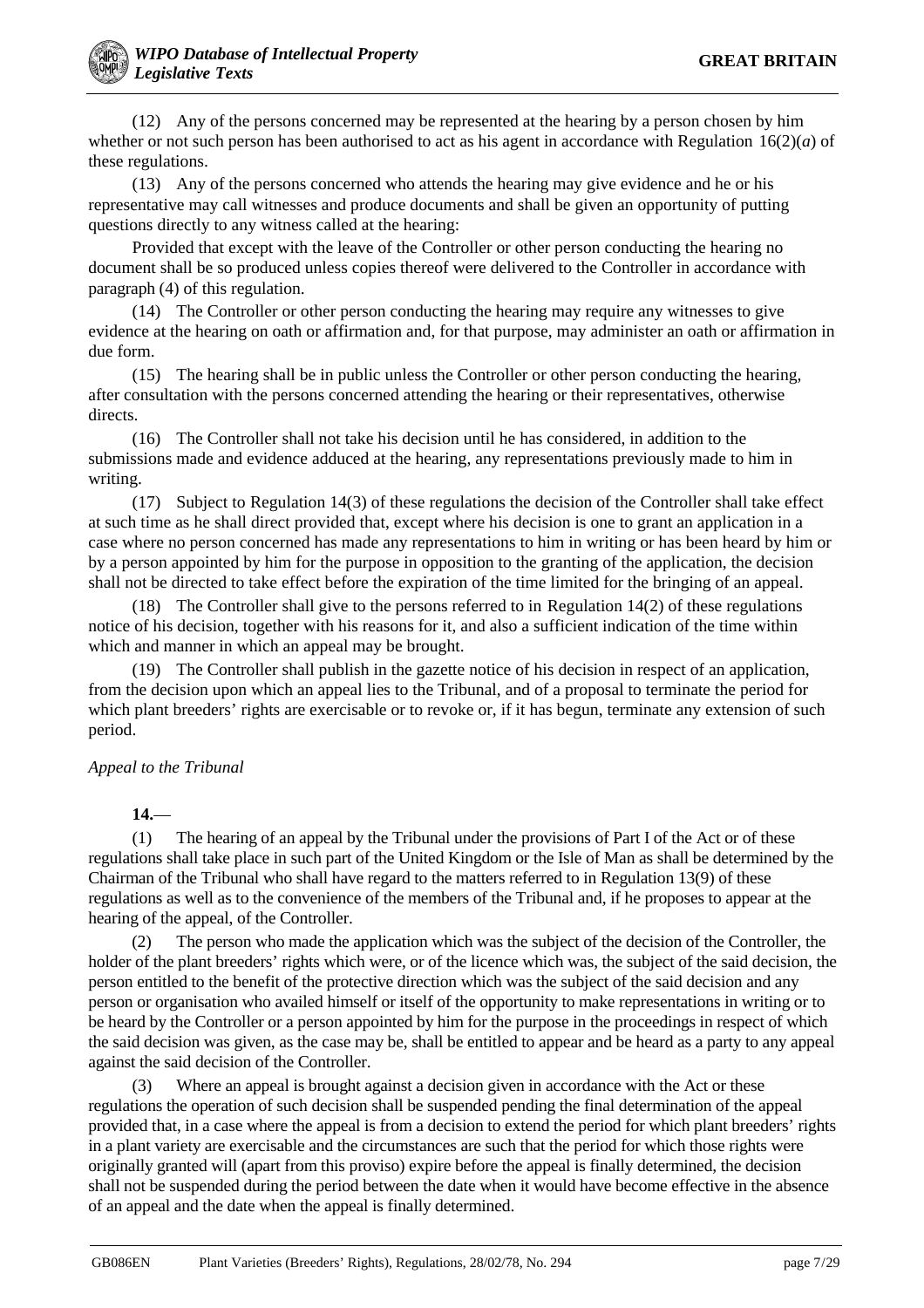(4) If the Controller shall have published in the gazette a notice of his decision which is the subject of the appeal, he shall also publish in the gazette a notice of the proposed appeal, of any suspension of the operation of his decision in accordance with the last preceding paragraph and of any withdrawal of the appeal, as the case may be.

(5) The Controller shall take such steps as may be necessary to give effect to any decision given on the final determination of an appeal and such other steps as he would be required by these regulations to take if such decision were his own.

## *Repeated applications*

**15.**—

(1) If an application to which Regulations 5, 6 or 8 or these regulations applies is a repeated application on the same subject, that is to say it is one which is made within 12 months of the making in similar circumstances of a previous application on that subject, upon which the Controller has taken a decision, and is an application appearing to the Controller to be one which is made without reasonable cause, the Controller may, if it shall appear to him to be reasonable to do so in all the circumstances, refuse to entertain such application.

(2) Before refusing to entertain an application in pursuance of the last preceding paragraph the Controller shall afford to the applicant an opportunity of making representations in writing to him and of being heard by him or by a person appointed by him for the purpose and the provisions of Regulation 13 of these regulations shall, so far as practicable, apply accordingly.

## *Forms of application: agency*

**16.**—

(1) Subject to paragraph  $2(a)$  of this regulation every application made under the Act or these regulations shall, if so required, be made on a form supplied by the Controller and shall be signed by the applicant.

(2)

(*a*) Any application, notice or other document given, delivered to or served upon the Controller under or in accordance with these regulations may be signed by, and all attendances upon the Controller may be made by or through, an agent authorised in that behalf by an authority in writing by the person on whose behalf the agent is authorised to act, which authority shall have been delivered to the Controller.

(*b*) Not more than one such agent shall be so authorised at any one time.

#### *Preparation of documents*

**17.** Where any document submitted to the Controller in connection with any proceedings is in a language other than the English language it shall, unless the Controller otherwise directs, be accompanied by a complete and adequate translation thereof into the English language.

#### *Selection of names for plant varieties*

**18.**—

(1) An applicant for a grant of plant breeders' rights shall, when so required by the Controller and within such time as he may direct, propose a name for the plant variety in respect of which his application is made.

(2) The Controller may reject a name proposed in pursuance of the last preceding paragraph if it shall appear to him that such name—

(*a*) is the same as that of any other plant variety of the class to which the plant variety in respect of which the application is made belongs, being either a class consisting of the plant varieties of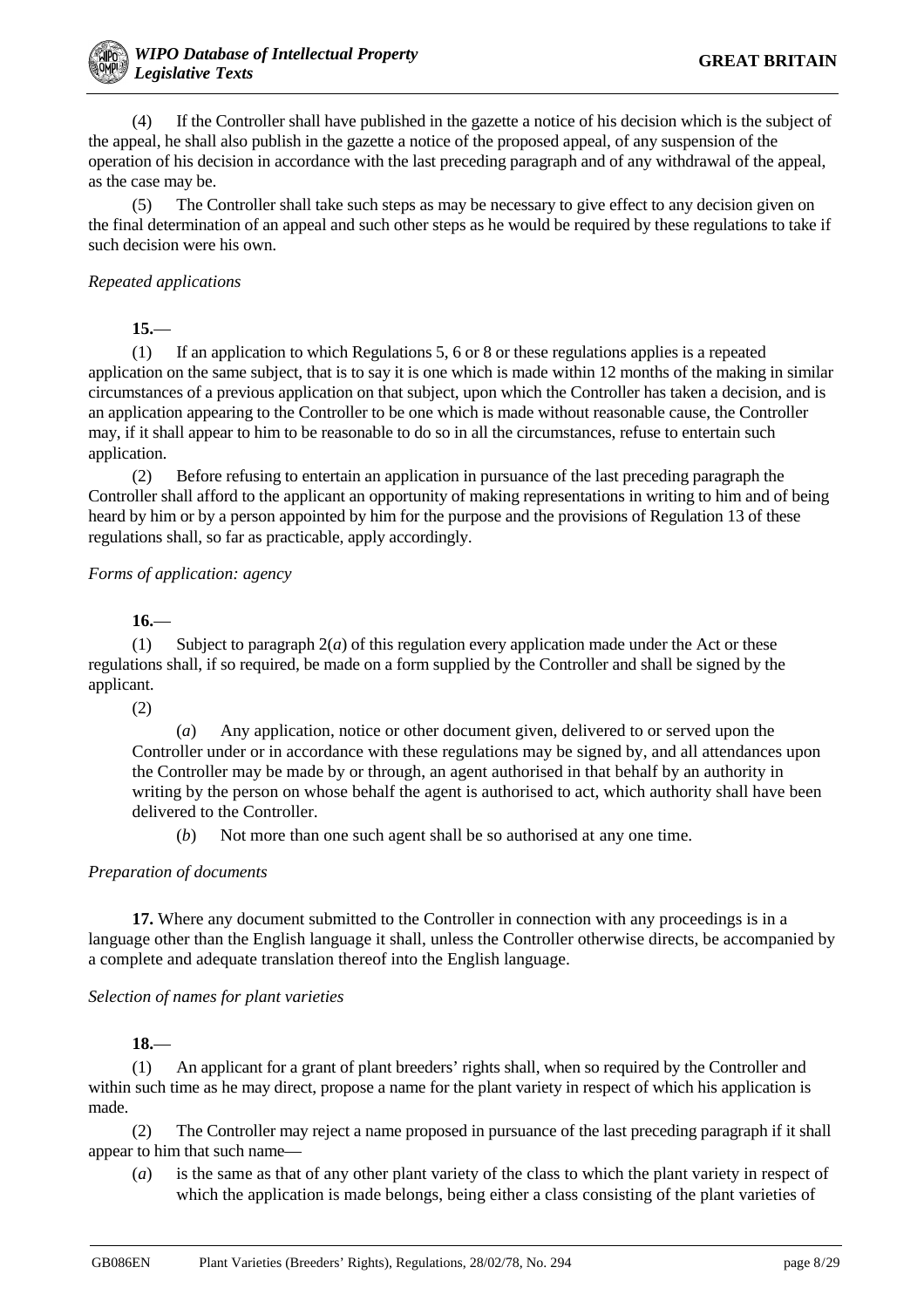the species or groups prescribed by a scheme under Part I of the Act or a class prescribed for the purposes of section 5(7) of the Act, or so nearly resembles the name of any such other plant variety that it would be likely to deceive or to cause confusion as to the identity of the variety,

- (*b*) is liable to deceive or cause confusion as to the characteristics or value of the plant variety or as to the identity of the breeder,
- (*c*) does not in other respects conform with international usage as regards the nomenclature of cultivated plants,
- (*d*) is the same as, or is likely to be confused with, a trade mark registered or applied for or a trade name used in respect of reproductive material of any kind or with produce or products of the plant variety in respect of which the application is made or of another plant variety of the class to which such plant variety belongs. being a class as described in sub-paragraph (*a*) of this paragraph, or
- (*e*) is liable to give offence or is otherwise objectionable.

(3) Upon the rejection of a name proposed for a plant variety in accordance with the last preceding paragraph the Controller shall inform the applicant of the ground upon which it was rejected and require him to propose within such time as he may direct another name for the plant variety and upon a name being proposed accordingly the last preceding paragraph and this paragraph shall apply in relation to that name.

(4) The Controller shall publish in the gazette and in such other manner as shall appear to him to be necessary or desirable a notice of the name proposed for a plant variety and not rejected by him in accordance with the preceding paragraphs of this regulation.

(5) Any person may object to the approval of the name proposed for a plant variety as being unsuitable on one or more of the grounds set out in sub-paragraphs (*a*) to (*e*) of paragraph (2) of this regulation and may make representations to the Controller accordingly within such time as shall be specified in the notice referred to in the last preceding paragraph.

(6) Before approving a name for a plant variety the Controller shall consider any representations which may have been made to him.

(7) The name approved by the Controller for a plant variety shall be published by him in the gazette and in such other manner as he shall think appropriate to inform persons concerned.

(8) If an applicant for a grant of plant breeders' rights fails to propose a name in accordance with the requirements of this regulation the Controller shall not be obliged to take any further steps in relation to the application until the said requirements (except as regards the time allowed for compliance) have been complied with and if after the service by the Controller on the applicant of a notice informing him of the consequences of a continuance of such failure the applicant has not complied with the said requirements, within a time, not being less than 14 days, specified in the said notice, the application shall be deemed to have been abandoned.

(9) An applicant for a grant of plant breeders' rights or a holder of plant-breeders' rights may at any time propose to the Controller a name for the plant variety in respect of which the application is made or plant breeders' rights have been granted in substitution for the name already proposed or approved for that plant variety and, if the Controller considers it desirable that the proposal should be entertained, but not otherwise, paragraphs (4), (5), (6) and (7) of this regulation shall apply as regards the name so proposed.

(10) In this regulation and in paragraph (1) of the next succeeding regulation "name" includes any designation.

## *Register of plant varieties*

**19.**—

(1) The Controller shall keep a register of plant varieties which shall include the names which have been selected for plant varieties in respect of which grants of plant breeders' rights have been made and for ?? consideration, being the names which have been approved by him in accordance with the last preceding regulation.

(2) As regards plant varieties in respect of which grants of plant breeders' rights have been made the register shall also include—

(*a*) a description of the characteristics of the plant variety;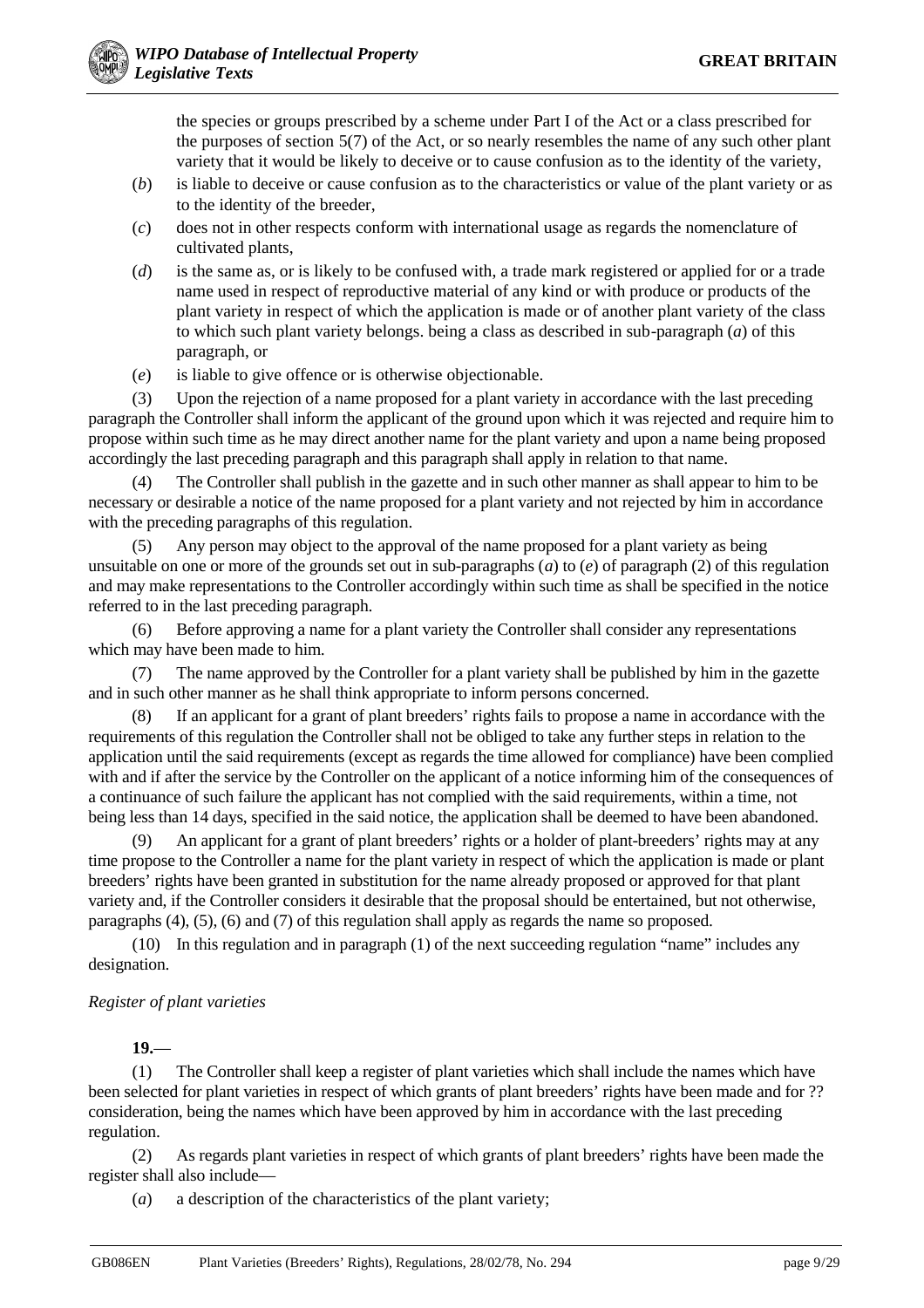- (*b*) the reference number under which the plant variety is recorded in any reference collection of plant material maintained by the Controller;
- (*c*) the name and address of the holder for the time being of the plant breeders' rights in the plant variety;
- (*d*) the date upon which and the period (including any extended period) for which plant breeders' rights in the plant variety were granted, and the date upon which such rights expired or were otherwise terminated, as the case may be; and
- (*e*) such other particulars as shall appear to the Controller to be desirable.

(3) As regards plant varieties in respect of which applications for grants of plant breeders' rights are under consideration, the register shall also include—

- (*a*) a description, or a summary, of the characteristics of the plant variety as described by the applicant;
- (*b*) the name and address of the applicant;
- (*c*) the date upon which any protective direction was granted; and
- (*d*) such other particulars as shall appear to the Controller to be desirable.

(4) Any person claiming to have become entitled to plant breeders' rights or to a share in plant breeders' rights shall apply to the Controller for registration of his title and upon being satisfied that such person is so entitled the Controller shall amend the register accordingly.

(5) The holder of any plant breeders' rights who has changed his name or address shall apply to the Controller for amendment of the register accordingly.

(6) The register shall be available for inspection by any member of the public at the Office and the Controller shall, if required, supply a copy of any entries in the register to any person.

#### *Botanical descriptions and reports*

## **20.**—

(1) The Controller shall cause a botanical description of a plant variety which is the subject of an application for a grant of plant breeders' rights to be available for inspection by any person at the Office and, if required, he shall supply a copy thereof to any person.

(2) Any report received by the Controller of the result of any tests and trials which have been carried out in respect of a plant variety which is the subject of an application for a grant of plant breeders' rights and which may be relevant to the issues which are material to his decision shall be available for inspection by any of the persons concerned at the Office and, if required, he shall supply a copy thereof to any such person.

#### *Loss or destruction of documents of grant*

**21.** Where the Controller is satisfied that any document issued by him as evidence of a grant of plant breeders' rights, of a grant of a protective direction or of an extension of the period for which plant breeders' rights are exercisable has been lost or destroyed or cannot for some other good reason be produced he may cause a duplicate thereof to be delivered to the person entitled to the grant or extension as the case may be.

#### *Service of documents*

#### **22.**—

(1) Every applicant for and holder of plant breeders' rights and each of the other persons concerned in any proceedings under the Act or these regulations shall give to the Controller an address within the United Kingdom or the Isle of Man. (hereinafter referred to as his "address for service") which shall be the address at which any notices or other documents under or in accordance with these regulations may be delivered to, served upon, or given to him for the purpose of these regulations.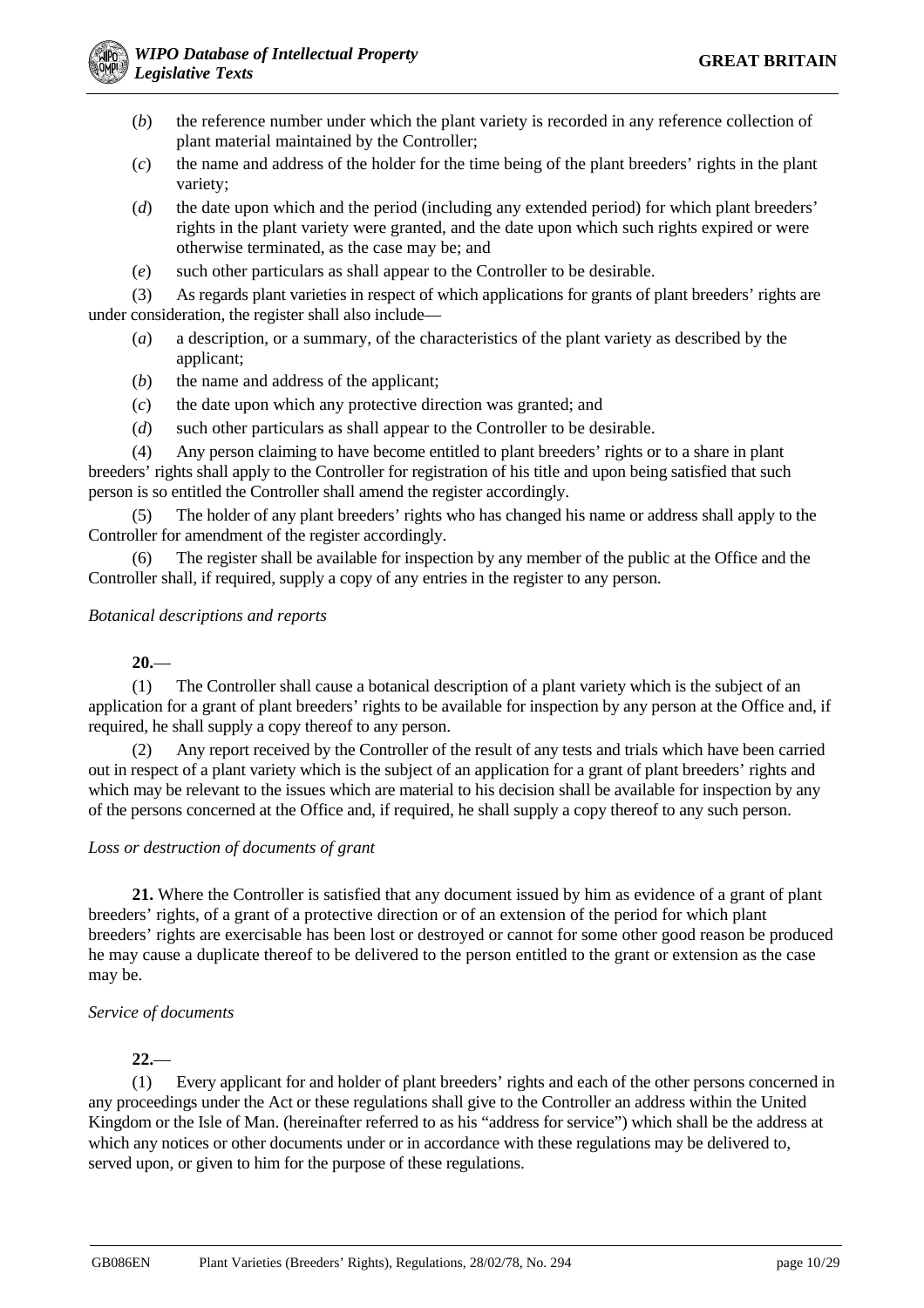(2) Any person shall be at liberty at any time to give to the Controller in substitution for his address for service another address within the United Kingdom or the Isle of Man which shall thereafter be his address for service.

(3) Any document or thing required or authorised by or in pursuance of these regulations to be delivered to, served on or given to the Controller may be delivered, served or given by being left at the Office or at such other place as the Controller may have required in writing or sent to the Controller at the Office or at such place by post in a fully addressed prepaid letter or parcel: provided that reproductive or other plant material delivered to the Controller in accordance with Regulation 12(1) of these regulations may, instead of being sent by post, be sent by any other convenient means.

(4) Any document or thing required or authorised by these regulations to be delivered to, served on or given to any person other than the Controller may be delivered, served or given by being delivered to him personally, left for him at his address for service or at his last known address or sent to him there by post in a properly addressed prepaid letter.

## *Times for compliance and extensions thereof*

**23.**—

(1) If the time limited for the delivery to or service on the Controller of any document or thing expires on a day when the Office is not open to the public for the transaction of business, such time shall be deemed to be extended to expire with the next succeeding day on which the Office is so open.

(2) Where any document or thing is to be delivered, served or given or any act is to be done within a time prescribed or required by or under these regulations such time may, upon application made to the Controller by the person required to deliver, serve or give the document or thing or do the act, be extended by the Controller for such period and upon such terms, if ?? reasonable to do so.

The Controller shall give to a person making an application in accordance with the last preceding paragraph of this regulation notice of his decision to extend or to refuse to extend the time in question.

#### *Rectification of errors and irregularities*

**24.**—

(1) Any document delivered to, served on or given to the Controller in connection with any application or proceeding may, with the consent of the Controller after application made to him by the person by or on whose behalf the said document has been delivered, served or given, be amended and any irregularity in procedure may be excused or rectified, in either case upon such terms, if any, as the Controller shall direct and thereupon no proceeding shall be invalidated in consequence of any error, omission or irregularity so excused or rectified.

(2) The Controller may, without prejudice to any other powers vested in him, either upon the application of any person or without such an application, rectify any error or omission in the register of plant varieties.

(3) Before rectifying the aforesaid register the Controller shall (unless he considers that the correction is so trifling that it is not necessary for him to do so) give notice of his proposal to do so to the person entitled to plant breeders' rights in the plant variety in respect of which the register is proposed to be corrected and shall advertise his proposal in the gazette, and in either case shall invite observations to be made within a specified period in regard to the proposal, and he shall not make the correction until he has considered any observations so made to him.

#### *Business after office hours*

**25.** Any business done, and any document delivered, at the Office under the Act or these regulations on any day after the end of the period fixed for the opening of the Office to the public for the transaction of business on that day or on any day which the Office is not open to the public for the transaction of business shall be deemed to have been done or delivered on the next succeeding day when the Office is open to the public for the transaction of business.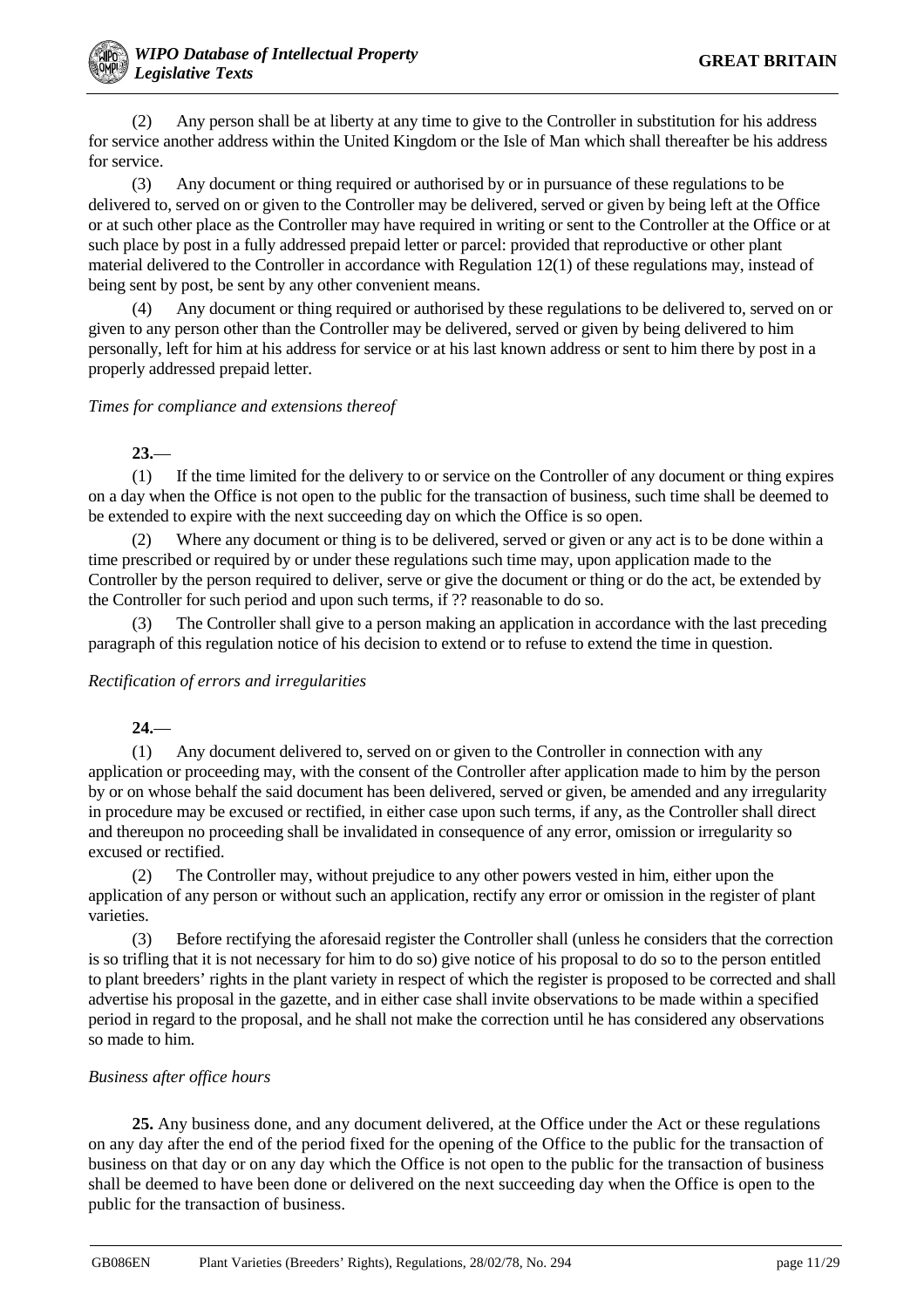

*Fees*

**26.**—

(1) If a prescribed fee payable by a person in connection with an application made by him under Part I of the Act shall not have been paid on the due date, the Controller shall not be obliged to take any further steps in relation to such application until the fee shall have been paid and, if such fee remains unpaid after the expiration of 28 days from the service by the Controller on the applicant of a notice informing him of the consequences of a continuance of the failure to pay the fee, the Controller may refuse the application.

(2) No appeal shall lie to the Tribunal against any decision of the Controller to refuse an application under the last preceding paragraph.

(3) The Controller shall at least 28 days before the date when a prescribed fee payable in respect of the continued exercise of plant breeders' rights in a plant variety becomes due, if such fee shall not already have been paid, give to the holder of such rights a notice informing him of the fact that the said fee is payable, of the date when it is due and of the consequences of a failure to pay it.

(4) If such a fee shall not have been paid by the expiration of seven days from the date when it was due, the Controller shall forthwith give to the holder of the plant breeders' rights a notice informing him that the period for which such rights are exercisable will be terminated unless the fee is paid within 28 days, or within such longer period as may be allowed in accordance with the next succeeding paragraph, from the date when the fee became due.

(5) The Controller may on application made to him by any person, within 28 days from the date when the aforesaid fee became due, allow a period, expiring not later than three months from the date when the fee became due, within which such fee may be paid provided that the Controller shall only allow such a period if he is satisfied that it is reasonable in all the circumstances that he should do so.

(6) If the aforesaid fee shall not have been paid within 28 days, or such longer period as the Controller shall have allowed in accordance with the last preceding paragraph, of the date when it became due, the Controller, subject to Regulation 13(1) of these regulations, may terminate the period for which plant breeders' rights in the plant variety in question are exercisable.

(7) No appeal shall lie to the Tribunal against any decision of the Controller to terminate in accordance with the last preceding paragraph of this regulation the period for which any plant breeders' rights are exercisable.

(8) The Controller shall publish in the gazette notice of the termination by virtue of paragraph (6) of this regulation of the period for which plant breeders' rights are exercisable and shall inform the holder of the plant breeders' rights of such termination.

In Witness whereof the official seal of the Minister of Agriculture, Fisheries and Food is hereunto affixed on 22nd February 1978.

(L.S.)

*John Silkin,* Minister of Agriculture, Fisheries and Food

> *Bruce Millan,* Secretary of State for Scotland

23rd February 1978.

*Roy Mason,* Secretary of State for Northern Ireland

28th February 1978.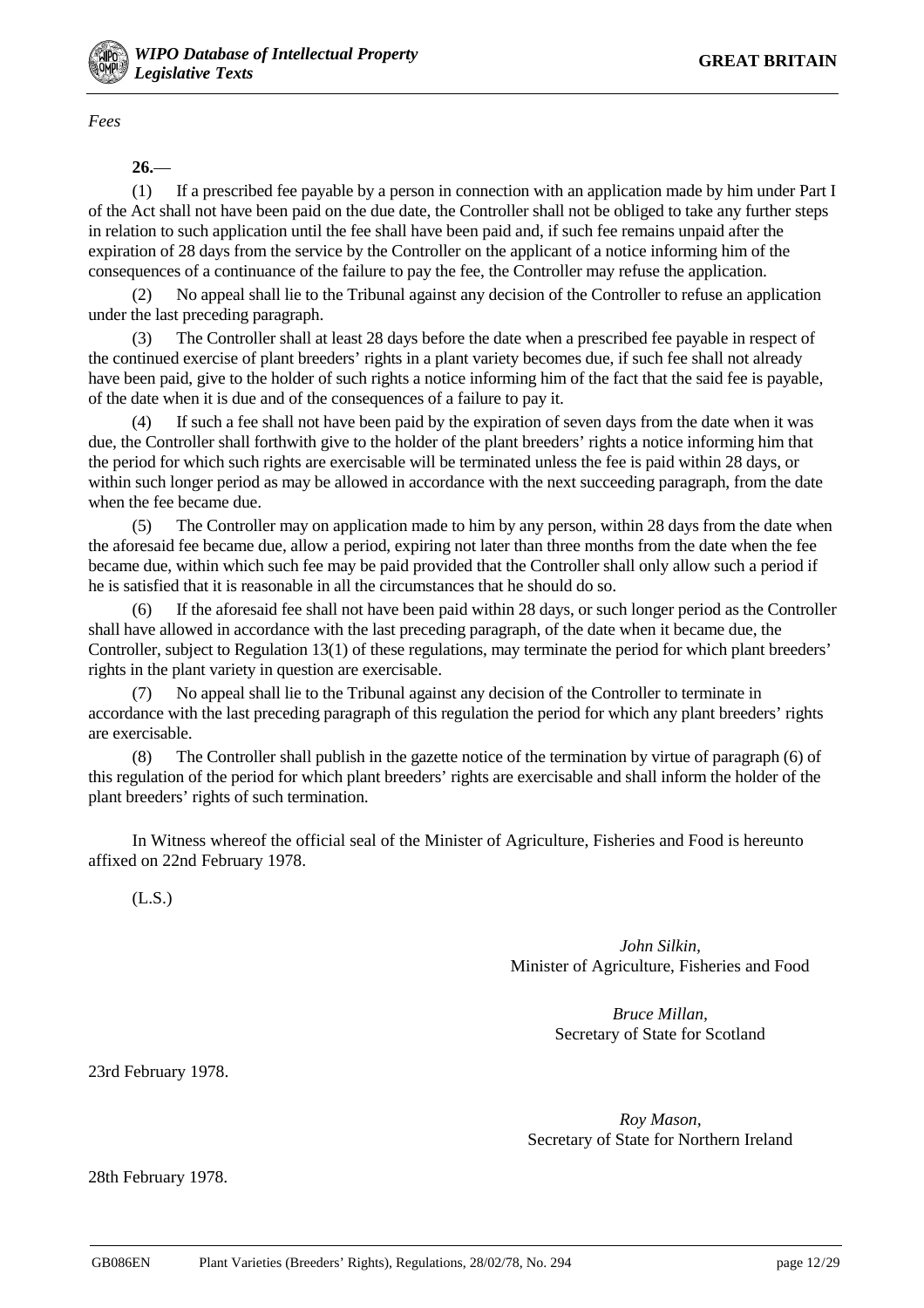

## Regulation 2

# SCHEDULE 1

| Regulations revoked                                        | References     |
|------------------------------------------------------------|----------------|
| The Plant Breeders' Rights Regulations 1969                | S.I. 1969/1021 |
| The Plant Breeders' Rights (Amendment) Regulations<br>1971 | S.I. 1971/1094 |
| The Plant Breeders' Rights (Amendment) Regulations<br>1972 | S.I. 1972/84   |
| The Plant Breeders' Rights (Amendment) Regulations<br>1977 | S.I. 1977/146  |

## Regulation 4

# SCHEDULE 2

# PLANT VARIETIES AND SEEDS ACT 1964 APPLICATION FOR PLANT BREEDERS' RIGHTS

## *Particulars of applicant*

|    | Name and address of applicant                                                                                          |  |
|----|------------------------------------------------------------------------------------------------------------------------|--|
|    | Address for service if different from that<br>above. This address must be in the United<br>Kingdom or the Isle of Man. |  |
| 3. | Name and address of breeder or<br>discoverer if different from 1 above. (See<br>Note 1                                 |  |

## *Details of plant variety*

| 4. | Species or group of plant varieties to<br>which the plant variety belongs.                                                                                                                                                  |                                                                                                                                                                                                                                                |
|----|-----------------------------------------------------------------------------------------------------------------------------------------------------------------------------------------------------------------------------|------------------------------------------------------------------------------------------------------------------------------------------------------------------------------------------------------------------------------------------------|
| 5. | Proposed name or other designation.                                                                                                                                                                                         |                                                                                                                                                                                                                                                |
| 6. | Country in which the variety was bred or<br>discovered.                                                                                                                                                                     |                                                                                                                                                                                                                                                |
| 7. | Have plants of the variety, or material<br>forming part of or derived from them, been<br>sold or offered for sale, either in the United<br>Kingdom or the Isle of Man, or abroad,<br>prior to the date of this application? | (i) State YES or NO<br>If YES give the following particulars:<br>(ii) Country<br>(iii) Date of first sale or offer for sale<br>(iv) On what terms or conditions?<br>(v) Has the breeder or discoverer given his<br>consent?<br>State YES or NO |

#### *Applications outside the United Kingdom or the Isle of Man*

|  | o. | Country | Date | Name or designation<br>applied for |
|--|----|---------|------|------------------------------------|
|--|----|---------|------|------------------------------------|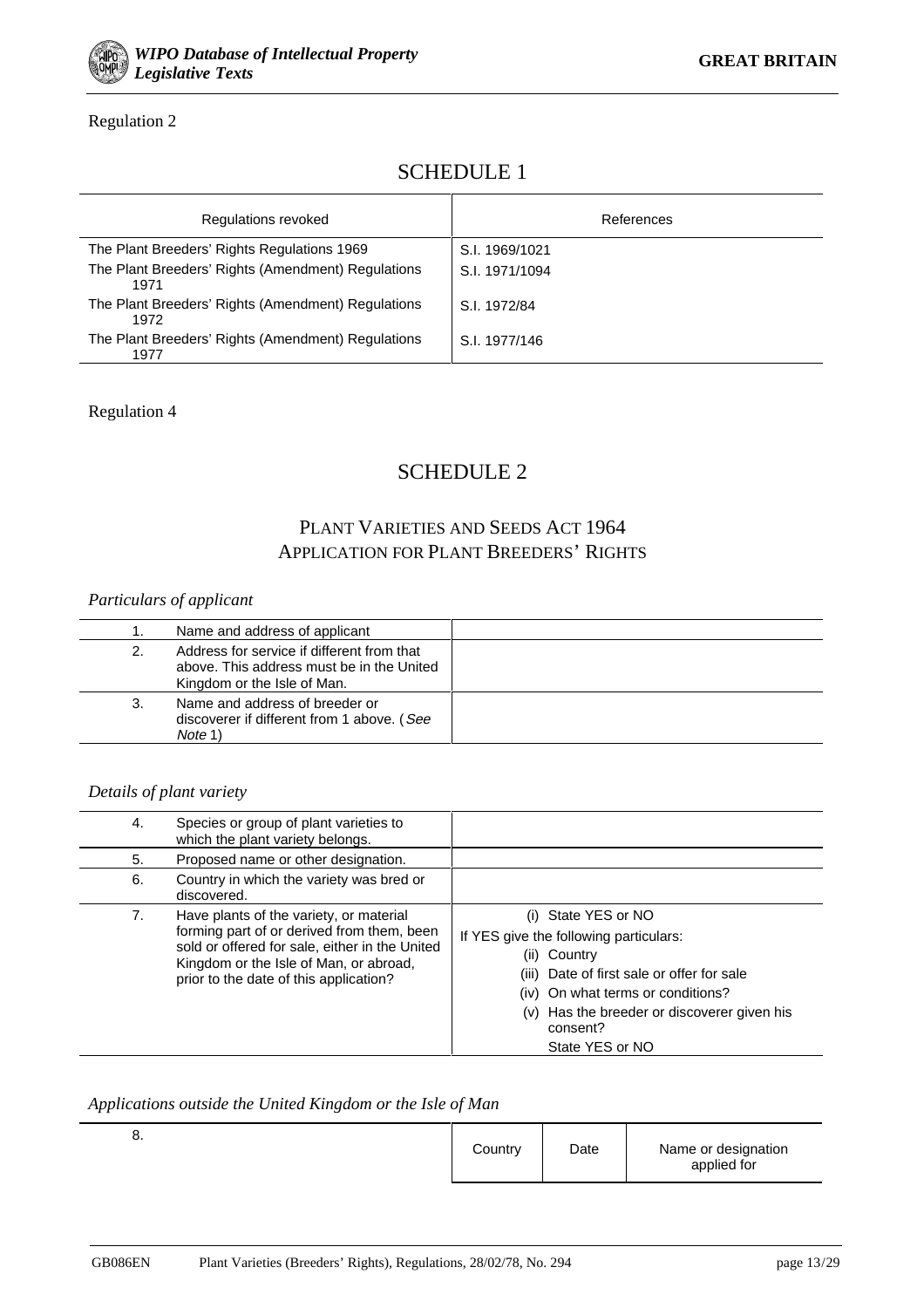| (a) | Give details of similar applications<br>for rights in other countries.                                                                                                          |                                                                                                                      |  |  |  |  |
|-----|---------------------------------------------------------------------------------------------------------------------------------------------------------------------------------|----------------------------------------------------------------------------------------------------------------------|--|--|--|--|
|     |                                                                                                                                                                                 |                                                                                                                      |  |  |  |  |
|     |                                                                                                                                                                                 |                                                                                                                      |  |  |  |  |
| (b) | Is priority claimed in respect of an<br>application or applications made in<br>a designated country or countries<br>in the 12 months preceding the<br>date of this application? | State YES or NO<br>If YES, indicate below which of the applications detailed<br>above are the subject of your claim. |  |  |  |  |

I / WE declare that to the best of my / our knowledge and belief the statements made in this application are correct.

I/WE apply for the grant of plant breeders' rights.

Signature of applicant ..........................................................

(*See Note 2*)

Date ..........................................................

#### *To be completed by applicants requiring a Protective Direction*

I/WE request that a protective direction be given in respect of the plant variety covered by this application. I/WE undertake that no plants of the plant variety, and no material forming part of, or derived from, plants of that variety, will be offered or exposed for sale or sold in the United Kingdom or the Isle of Man by me/us, or with my/our consent, in the period between the making of this application and the time when it is finally determined whether the application for plant breeders' rights is to be allowed or refused (or until this undertaking ceases to be binding under Schedule 1 of the Act whichever is the earlier).

I/WE understand that breach of this undertaking will render me/us liable to prosecution under the Act and may lead to the refusal of this application for the grant of plant breeders' rights or to termination of the period for which plant breeders' rights are exercisable, as the case may be.

Signature of applicant .................................................................

(*See Note 2*)

Date .................................................................

*Notes*

 $1 -$ 

(i) Where the application is made by a person claiming to be the successor in title of the breeder, it must be accompanied by the assignment, the original or an official copy of the grant of probate, letters of administration or confirmation or such other documentary evidence as is in the opinion of the Controller of Plant Variety Rights sufficient to establish the title of the applicant.

(ii) Where the application is made by or through an agent it must be accompanied by an authority completed by the person on whose behalf the agent is authorised to act.

2. Where this application is completed by:—

- (i) *an individual person* it must be signed by him;
- (ii) *a partnership firm* it must be signed either by all the partners or by one of them on behalf of the firm;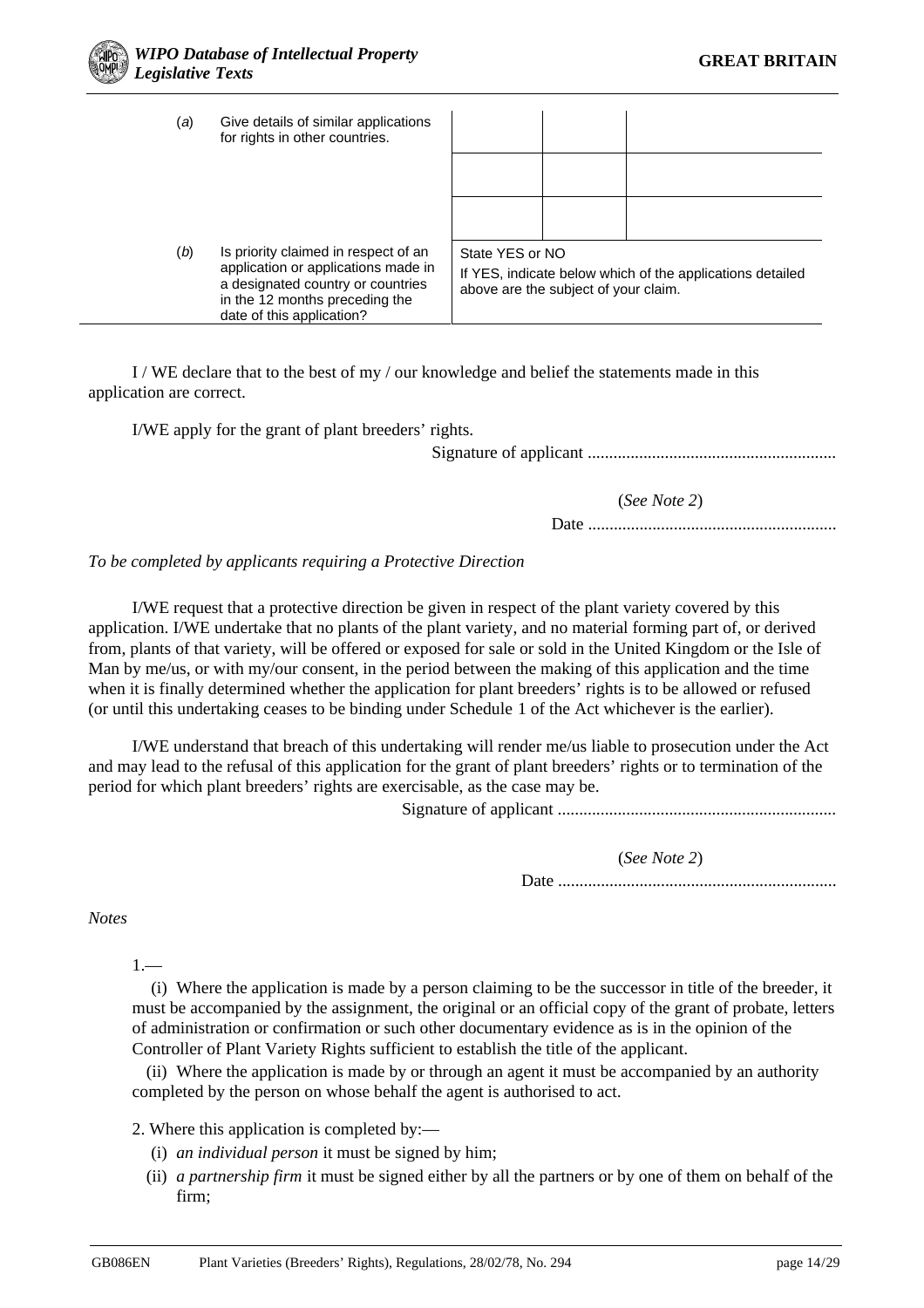

- (iii) *a body corporate* it must be signed by a director or by the secretary or other principal officer of the body corporate or by any other person satisfying the Controller that he is authorised to sign on behalf of the body corporate;
- (iv) *a society or other similar organisation* it must be signed by someone satisfying the Controller that he is qualified to do so.

3. This application *must* be accompanied by the fee prescribed for the purpose by the Plant Breeders' Rights (Fees) Regulations for the time being in force at the date of the application.

Regulation 12

# SCHEDULE 3

# REPRODUCTIVE AND OTHER PLANT MATERIAL TO BE DELIVERED TO THE CONTROLLER

# PART I WHEAT, BARLEY AND OATS

## *Quantity*

1.—

(1) During the year beginning with the making of the application 500 ears and 5 kilograms of seed shall be delivered. Attached to each ear there shall be approximately 30 centimetres of straw.

(2) During each of the immediately succeeding years until the completion of the tests and trials there shall be delivered such reproductive and other plant material in such quantity and of such description and quality as shall appear to the Controller to be necessary or desirable for the proper completion of the tests and trials.

#### *Packing*

2. For each variety the ears shall be packed in bundles of 100, lightly wrapped, in a stiff-sided container. The seeds shall be packed in a suitable container of sufficient strength to withstand mechanical damage during transit.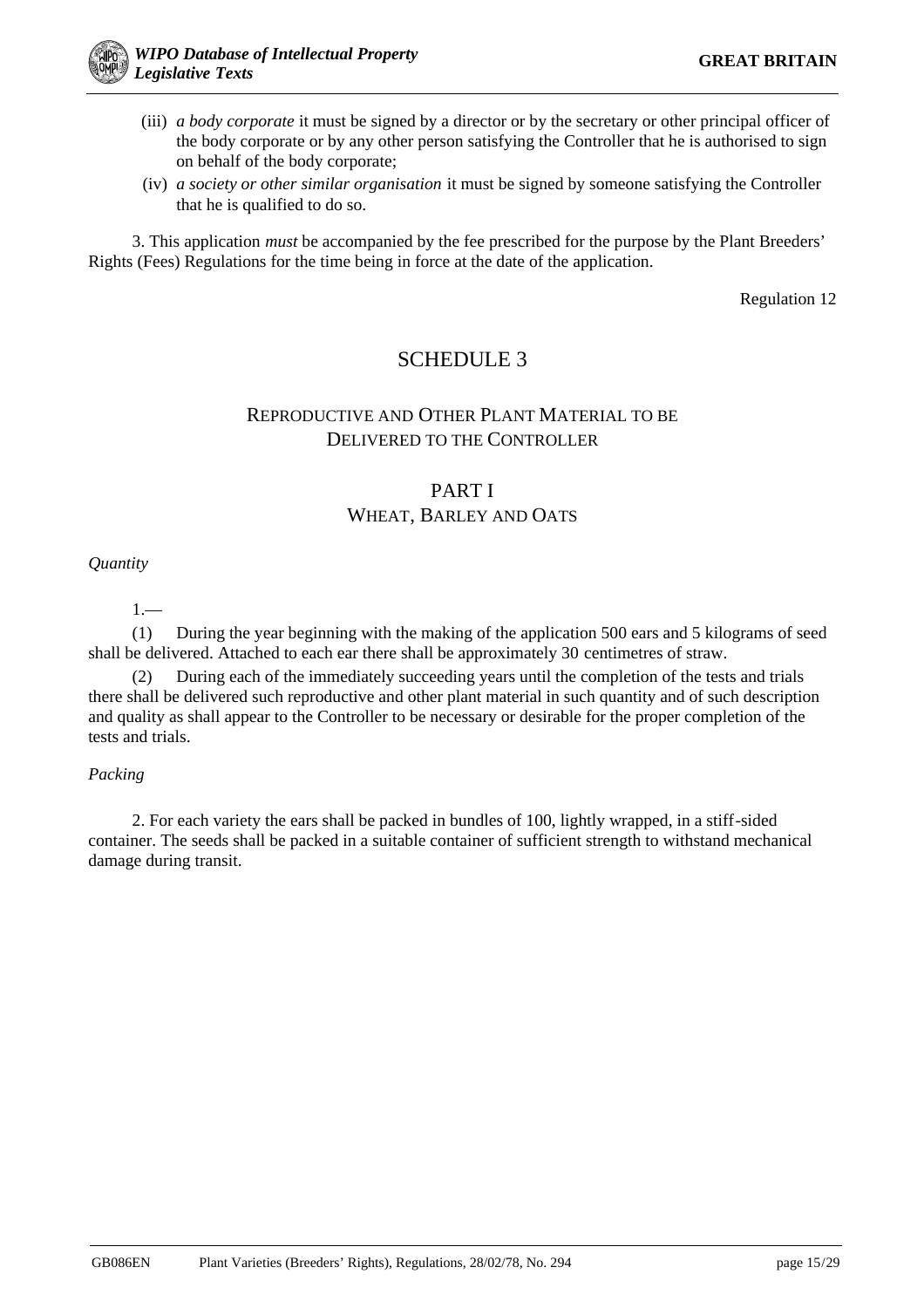

## *Quality*

| $3 -$                                                           |                                                     |                                                   |                                                                   |                      |                                          |                                                          |                                                                                                                      |                                                                                            |                         |  |  |  |  |
|-----------------------------------------------------------------|-----------------------------------------------------|---------------------------------------------------|-------------------------------------------------------------------|----------------------|------------------------------------------|----------------------------------------------------------|----------------------------------------------------------------------------------------------------------------------|--------------------------------------------------------------------------------------------|-------------------------|--|--|--|--|
| (1)                                                             | The seed shall comply with the following standards: |                                                   |                                                                   |                      |                                          |                                                          |                                                                                                                      |                                                                                            |                         |  |  |  |  |
| Max. no. of other seeds or structures in a sample of 500g.      |                                                     |                                                   |                                                                   |                      |                                          |                                                          |                                                                                                                      |                                                                                            |                         |  |  |  |  |
| Min<br>germi-<br>nation (%<br>by<br>number<br>of pure<br>seeds) | Min.<br>analytical<br>purity (%<br>by<br>weight)    | Max.<br>moisture<br>content<br>$(%$ by<br>weight) | Max.<br>loose<br>smut<br>infection<br>$\frac{9}{6}$ by<br>number) | All other<br>species | Other<br>cultivated<br>cereal<br>species | All<br>species<br>other<br>than<br>cultivated<br>cereals | Wild oats<br>(Avena<br>fatua, Avena<br>strerilis or<br>Avena<br>ludoviciana)<br>and darnel<br>(Lolium<br>temelentum) | Wild radish<br>(Raphanus<br>raphanistrum)<br>and Corn<br>Cockle<br>(Agrostemma<br>githago) | Erg<br>??<br>(pie<br>?? |  |  |  |  |
| 85                                                              | 98                                                  | 16                                                | 0.5                                                               | 10                   | 7                                        |                                                          | 0                                                                                                                    | 3                                                                                          | 3??                     |  |  |  |  |

(2) The seed shall be free from insects.

#### *Dressings and Treatments*

4. The seed shall not have been subjected to any fungicidal or insecticidal treatment.

# PART II **MAIZE**

*Quantity*

1.—

(1) During the year beginning with the making of the application 500 grams of seed of the commercial hybrid and 200 grams of seed of each of the parents and parental lines of the commercial hybrid shall be delivered.

(2) During each of the immediately succeeding years until the completion of the tests and trials there shall be delivered such reproductive and other plant material in such quantity and of such description and quality as shall appear to the Controller to be necessary or desirable for the proper completion of the tests and trials.

#### *Packing*

2. The seed shall be packed in a suitable container of sufficient strength to withstand mechanical damage during transit.

#### *Quality*

|  |  |  |  | 3. The seed shall comply with the following standards:— |  |
|--|--|--|--|---------------------------------------------------------|--|

| Min. germination (% by number pure<br>seeds) | Min. analytical purity (% by weight) | Max. no. of seedsof other plant<br>species in a sample of 250g. |
|----------------------------------------------|--------------------------------------|-----------------------------------------------------------------|
| 90                                           | 98                                   |                                                                 |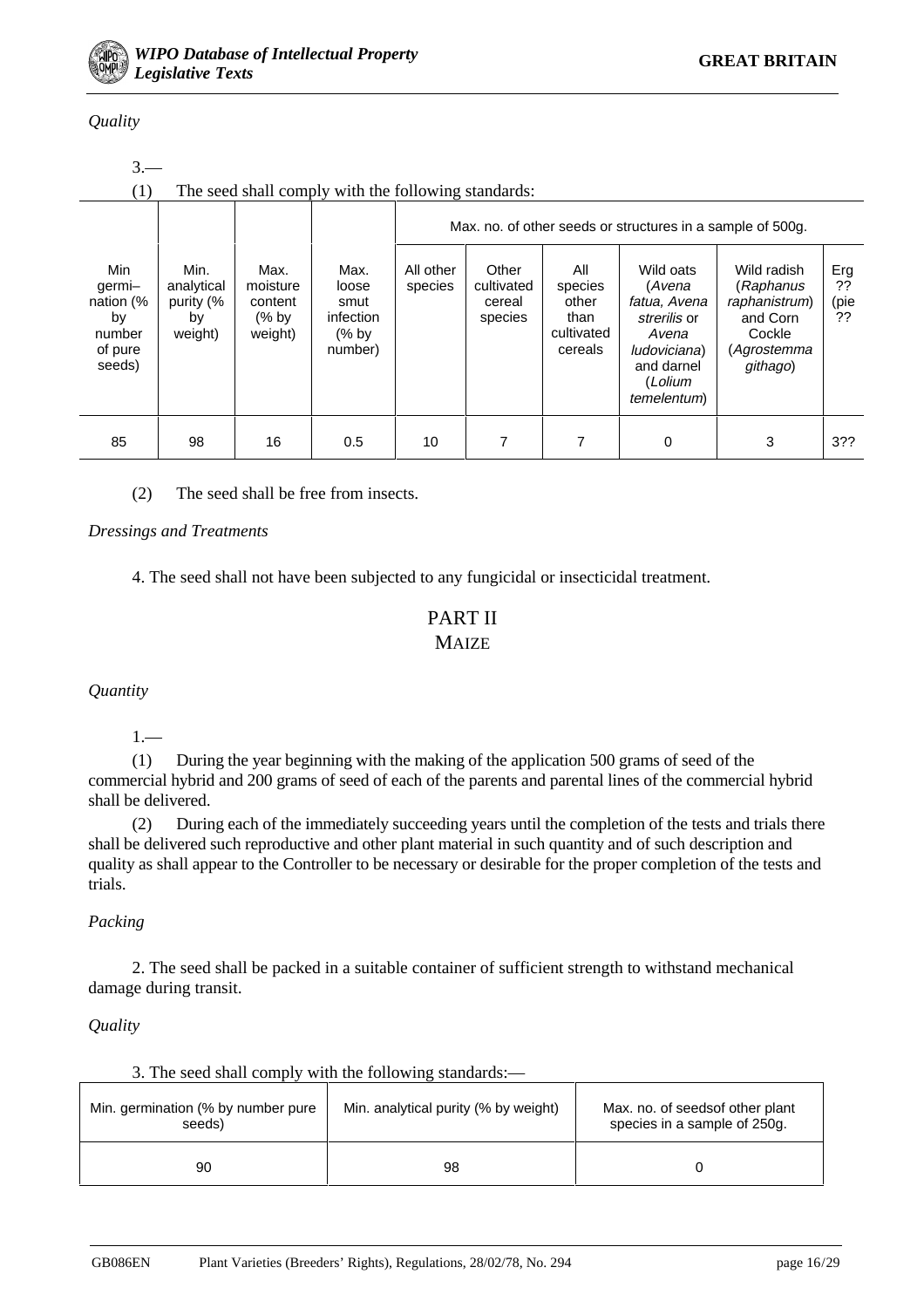## *Dressings and Treatments*

4. The seed shall not have been subjected to any fungicidal or insecticidal treatment.

# PART III POTATOES

*Quantity*

1.—

(1) During the year beginning with the making of the application 200 seed tubers shall be delivered; these seed tubers shall be from stocks grown in Scotland or Northern Ireland or the English counties of Northumberland (excluding the districts of Blyth Valley and Wansbeck) and Cumbria (excluding the districts of Barrow-in-Furness and South Lakeland). The ??

## *Quality*

3. The seed shall comply with the following standards:—

| Kind                              | Min.<br>germi-<br>nation<br>$(%$ by<br>number<br>of pure<br>seeds) | Min.<br>analytical<br>purity (%<br>by<br>weight) | Max.<br>weed<br>seed<br>content<br>$(%$ by<br>weight) | <b>Wild Oats</b><br>(Avena<br>fatua, Avena<br>sterilis or<br>Avena<br>ludoviciana)<br>and dodder<br>(Cuscuta<br>spp.) (Max.<br>no.of seeds<br>in a sample<br>of 100g) | <b>Blackgrass</b><br>(Alopecurus<br>myosuroides)<br>(Max. % by<br>weight) | Ryegrass<br>(Max. no.<br>of seeds<br>in a<br>sample of<br>5g) | <b>Docks</b><br>(Rumex<br>obtusifolius<br>and $R$ .<br>crispus)<br>(Max. no. of<br>seeds in a<br>sample of<br>5g) | Max.<br>content<br>of<br>seeds<br>and<br>other<br>crop<br>species<br>%by<br>weight) |
|-----------------------------------|--------------------------------------------------------------------|--------------------------------------------------|-------------------------------------------------------|-----------------------------------------------------------------------------------------------------------------------------------------------------------------------|---------------------------------------------------------------------------|---------------------------------------------------------------|-------------------------------------------------------------------------------------------------------------------|-------------------------------------------------------------------------------------|
| Perennial<br>Ryegrass             | 80                                                                 | 96                                               | 1.0                                                   | $\mathbf 0$                                                                                                                                                           | 0.3                                                                       |                                                               | $\overline{2}$                                                                                                    | 1.0                                                                                 |
| Italian<br>Ryegrass               | 75                                                                 | 96                                               | 1.0                                                   | $\Omega$                                                                                                                                                              | 0.3                                                                       |                                                               | $\overline{2}$                                                                                                    | 1.0                                                                                 |
| Westerwolds<br>Ryegrass           | 75                                                                 | 96                                               | 1.0                                                   | $\mathbf 0$                                                                                                                                                           | 0.3                                                                       |                                                               | $\overline{2}$                                                                                                    | 1.0                                                                                 |
| Timothy                           | 80                                                                 | 95                                               | 0.5                                                   | $\mathbf 0$                                                                                                                                                           | 0.3                                                                       |                                                               | $\overline{2}$                                                                                                    | 1.0                                                                                 |
| Timothy<br>(Phleum<br>bertolonii) | 80                                                                 | 95                                               | 0.5                                                   | $\pmb{0}$                                                                                                                                                             | 0.3                                                                       |                                                               | $\overline{2}$                                                                                                    | 1.0                                                                                 |
| Cocksfoot                         | 80                                                                 | 90                                               | 1.0                                                   | $\mathbf 0$                                                                                                                                                           | 0.3                                                                       |                                                               | $\overline{2}$                                                                                                    | 1.0                                                                                 |
| Tall fescue                       | 80                                                                 | 95                                               | 1.0                                                   | $\mathbf 0$                                                                                                                                                           | 0.3                                                                       |                                                               | $\overline{2}$                                                                                                    | 1.0                                                                                 |
| Meadow<br>fescue                  | 80                                                                 | 95                                               | 1.0                                                   | $\mathbf 0$                                                                                                                                                           | 0.3                                                                       | $\overline{2}$                                                | $\overline{2}$                                                                                                    | 1.0                                                                                 |
| Red fescue                        | 75                                                                 | 90                                               | 1.0                                                   | $\mathbf 0$                                                                                                                                                           | 0.3                                                                       |                                                               | $\overline{2}$                                                                                                    | 1.0                                                                                 |

#### *Dressings and Treatments*

4. The seed shall not have been subjected to any fungicidal or insecticidal treatment.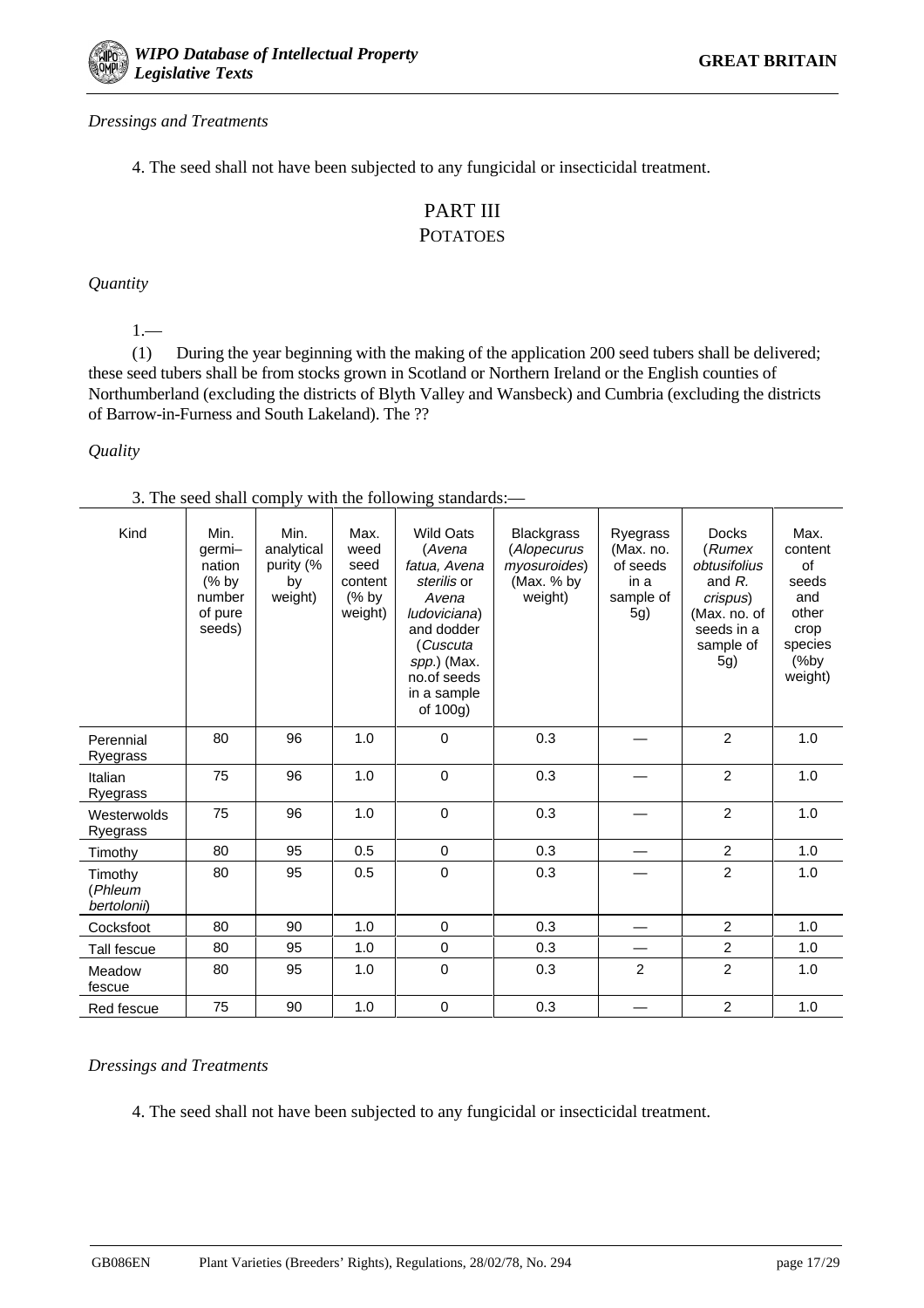# PART V VELVET BENT, RED TOP, CREEPING BENT, BROWN TOP, WOOD MEADOW-GRASS, SWAMP MEADOW-GRASS, SMOOTH STALKED MEADOW-GRASS AND ROUGH STALKED MEADOW-GRASS

## *Quantity*

1. During the year beginning with the making of the application 1 kilogram of seed shall be delivered.

## *Packing*

2. The seed shall be packed in a suitable container of sufficient strength to withstand mechanical damage during transit.

## *Quality*

|  |  |  |  |  |  |  |  | 3. The seed shall comply with the following standards:- |  |
|--|--|--|--|--|--|--|--|---------------------------------------------------------|--|
|--|--|--|--|--|--|--|--|---------------------------------------------------------|--|

| Kind                           | Min.<br>germi-<br>nation (%<br>by<br>number of<br>pure<br>seeds) | Min.<br>analytical<br>purity (%<br>by weight) | Max.<br>weed<br>seed<br>content<br>$%$ by<br>weight) | <b>Wild Oats</b><br>(Avena fatua,<br>Avena sterilis<br>or Avena<br>ludoviciana)<br>and dodder<br>(Cuscuta<br>spp.) (Max.<br>no.of seeds<br>in a sample<br>of $100g$ ) | <b>Blackgrass</b><br>(Alopecurus<br>myosuroides)<br>(Max. % by<br>weight) | <b>Docks</b><br>(Rumex<br>obtusifolius<br>and $R$ .<br>crispus)<br>(Max. no.<br>of seeds in<br>a sample of<br>5g) | Max.<br>content of<br>seeds of<br>other crop<br>species<br>(%by<br>weight) |
|--------------------------------|------------------------------------------------------------------|-----------------------------------------------|------------------------------------------------------|-----------------------------------------------------------------------------------------------------------------------------------------------------------------------|---------------------------------------------------------------------------|-------------------------------------------------------------------------------------------------------------------|----------------------------------------------------------------------------|
| Velvet bent                    | 75                                                               | 90                                            | 1.0                                                  | $\mathbf 0$                                                                                                                                                           | 0.3                                                                       | $\overline{2}$                                                                                                    | 1.0                                                                        |
| Red top                        | 80                                                               | 90                                            | 1.0                                                  | $\mathbf 0$                                                                                                                                                           | 0.3                                                                       | $\overline{2}$                                                                                                    | 1.0                                                                        |
| Creeping bent                  | 75                                                               | 90                                            | 1.0                                                  | $\mathbf 0$                                                                                                                                                           | 0.3                                                                       | 2                                                                                                                 | 1.0                                                                        |
| Brown top                      | 75                                                               | 90                                            | 1.0                                                  | $\mathbf 0$                                                                                                                                                           | 0.3                                                                       | $\overline{c}$                                                                                                    | 1.0                                                                        |
| Wood<br>meadow-grass           | 75                                                               | 85                                            | 1.0                                                  | 0                                                                                                                                                                     | 0.3                                                                       | $\overline{2}$                                                                                                    | $1.0 + 1.0%$<br>other Poa<br>spp.                                          |
| Swamp<br>meadow-grass          | 75                                                               | 85                                            | 1.0                                                  | $\Omega$                                                                                                                                                              | 0.3                                                                       | $\overline{2}$                                                                                                    | 1.0as<br>above                                                             |
| Smooth stalked<br>meadow-grass | 75                                                               | 85                                            | 1.0                                                  | 0                                                                                                                                                                     | 0.3                                                                       | 2                                                                                                                 | 1.0 <sub>as</sub><br>above                                                 |
| Rough<br>meadow-grass          | 75                                                               | 85                                            | 1.0                                                  | 0                                                                                                                                                                     | 0.3                                                                       | $\overline{2}$                                                                                                    | 1.0 <sub>as</sub><br>above                                                 |

#### *Dressings and Treatments*

4. The seed shall not have been subjected to any fungicidal or insecticidal treatment.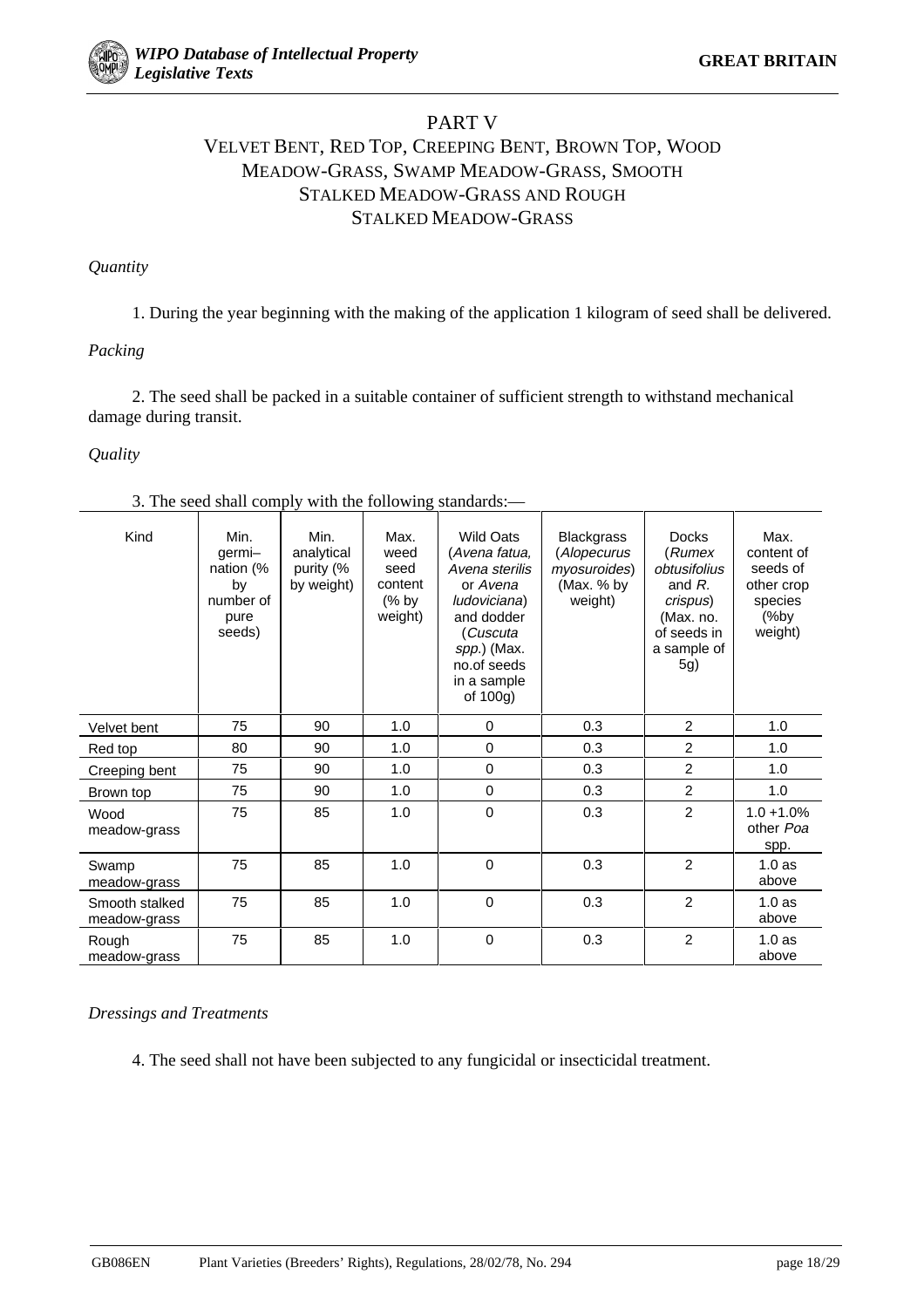## PART VI

## LUCERNE, RED CLOVER AND WHITE CLOVER

*Quantity*

1.—

(1) During the year beginning with the making of the application the following amounts of seed shall be delivered:—

| For a lucerne variety      | 1 kilogram |
|----------------------------|------------|
| For a red clover variety   | 1 kilogram |
| For a white clover variety | 500 grams  |

(2) During each of the immediately succeeding years until the completion of the tests and trials there shall be delivered such reproductive and other plant material in such quantity and of such description and quality as shall appear to the Controller to be necessary or desirable for the proper completion of the tests and trials.

## *Packing*

2. The seed shall be packed in a suitable container of sufficient strength to withstand mechanical damage during transit.

## *Quality*

| Kind                | Min.<br>germina<br>tion $\frac{1}{6}$<br>by<br>number<br>of pure<br>seeds) | Min.<br>analytical<br>purity (%<br>by<br>weight) | Max. weed<br>seed<br>content (%<br>by weight) | Max. hard<br>seed content<br>$\frac{9}{6}$ by<br>number of<br>pure seeds) | <b>Wild Oats</b><br>(Avena<br>fatua, Avena<br>sterilis or<br>Avena<br>ludoviciana)<br>and dodder<br>(Cuscuta<br>spp.) (Max.<br>no.of seeds<br>in a sample<br>of $100q$ ) | <b>Blackgrass</b><br>(Alopecurus<br>myosuroides)<br>(Max. % by<br>weight) | <b>Docks</b><br>(Rumex<br>obtusifolius<br>and $R$ .<br>crispus)<br>(Max. no. of<br>seeds in a<br>sample of<br>5g) | Max.<br>content<br>of seeds<br>of other<br>crop<br>species<br>(%by<br>weight) |
|---------------------|----------------------------------------------------------------------------|--------------------------------------------------|-----------------------------------------------|---------------------------------------------------------------------------|--------------------------------------------------------------------------------------------------------------------------------------------------------------------------|---------------------------------------------------------------------------|-------------------------------------------------------------------------------------------------------------------|-------------------------------------------------------------------------------|
| Lucerne             | 80                                                                         | 97                                               | 0.5                                           | 40                                                                        | 0                                                                                                                                                                        | 0.3                                                                       | $\overline{2}$                                                                                                    | 1.0                                                                           |
| <b>Red Clover</b>   | 80                                                                         | 97                                               | 0.5                                           | 20                                                                        | 0                                                                                                                                                                        | 0.3                                                                       | $\overline{2}$                                                                                                    | 1.0                                                                           |
| <b>White Clover</b> | 80                                                                         | 97                                               | 0.5                                           | 40                                                                        | 0                                                                                                                                                                        | 0.3                                                                       | 2                                                                                                                 | 1.0                                                                           |

## 3. The seed shall comply with the following standards:—

#### *Dressings and Treatments*

4. The seed shall not have been subjected to any fungicidal treatment.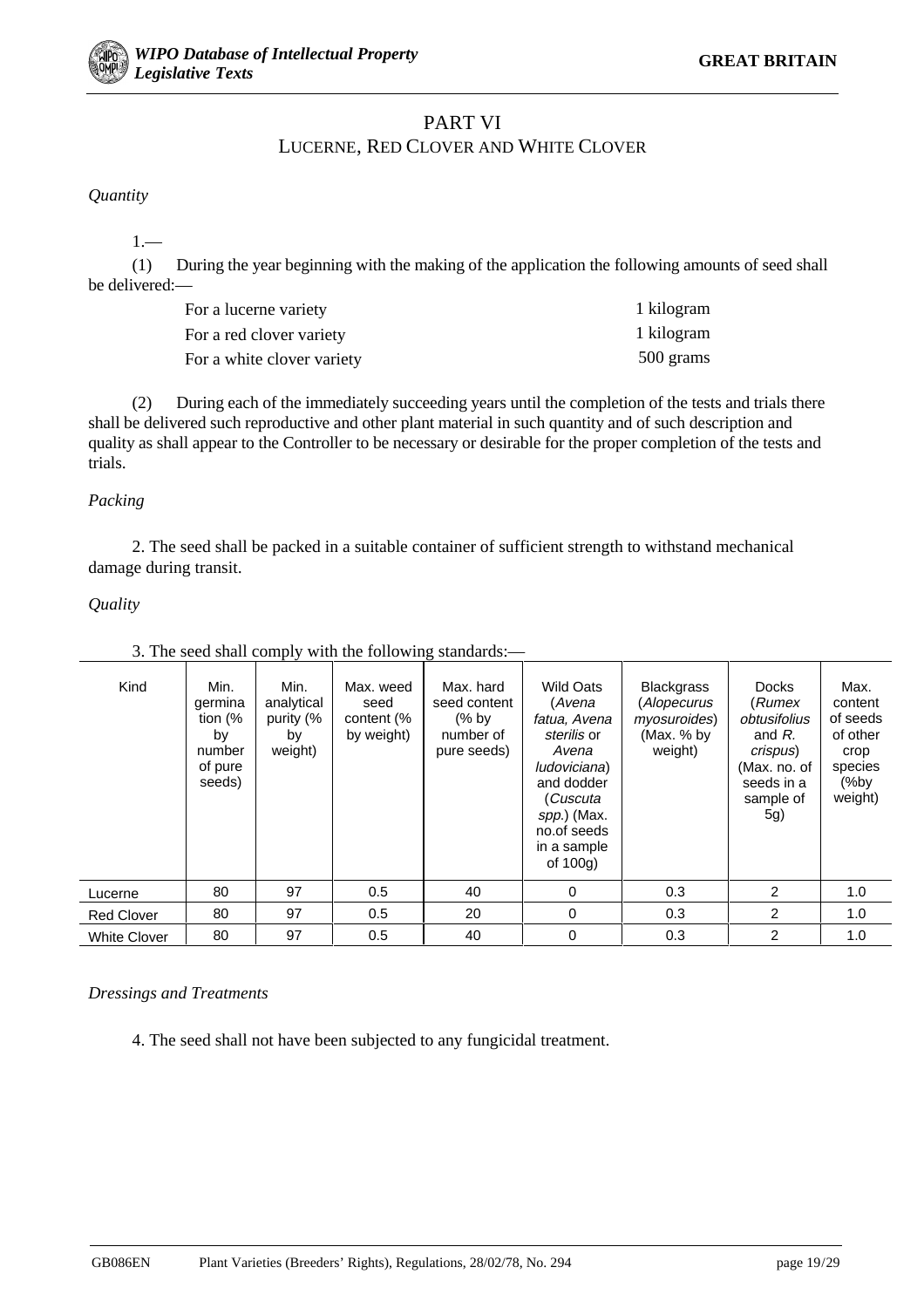

# PART VII LUPINS

*Quantity*

1.—

(1) During the year beginning with the making of the application 4 kilograms of seed shall be delivered.

(2) During each of the immediately succeeding years until the completion of the tests and trials there shall be delivered such reproductive and other plant material in such quantity and of such description and quality as shall appear to the Controller to be necessary or desirable for the proper completion of the tests and trials.

## *Packing*

2. The seed shall be packed in a suitable container of sufficient strength to withstand mechanical damage during transit.

*Quality*

| 3. The seed shall comply with the following standards:— |
|---------------------------------------------------------|
|---------------------------------------------------------|

| Min. Germination (% by<br>number pure seeds) | Min. analytical purity (%<br>by weight) | Max, hard seed content<br>(% by number of pure)<br>seeds) | Max, weed seed content<br>(% by weight) |
|----------------------------------------------|-----------------------------------------|-----------------------------------------------------------|-----------------------------------------|
| 80                                           | 97                                      | 20                                                        | 0.2                                     |

and shall be accompanied by a report showing the minimum germination, minimum purity and weight per thousand seeds, of the seed supplied.

## *Dressings and Treatments*

4. The seed shall not have been subjected to any fungicidal or insecticidal treatment.

## PART VIII FENUGREEK

*Quantity*

 $1 -$ 

(1) During the year beginning with the making of the application 25 grams of seed shall be delivered.

(2) During each of the immediately succeeding years until the completion of the tests and trials there shall be delivered such reproductive and other plant material in such quantity and of such description and quality as shall appear to the Controller to be necessary or desirable for the proper completion of the tests and trials.

## *Packing*

2. The seed shall be packed in a suitable container of sufficient strength to withstand mechanical damage during transit.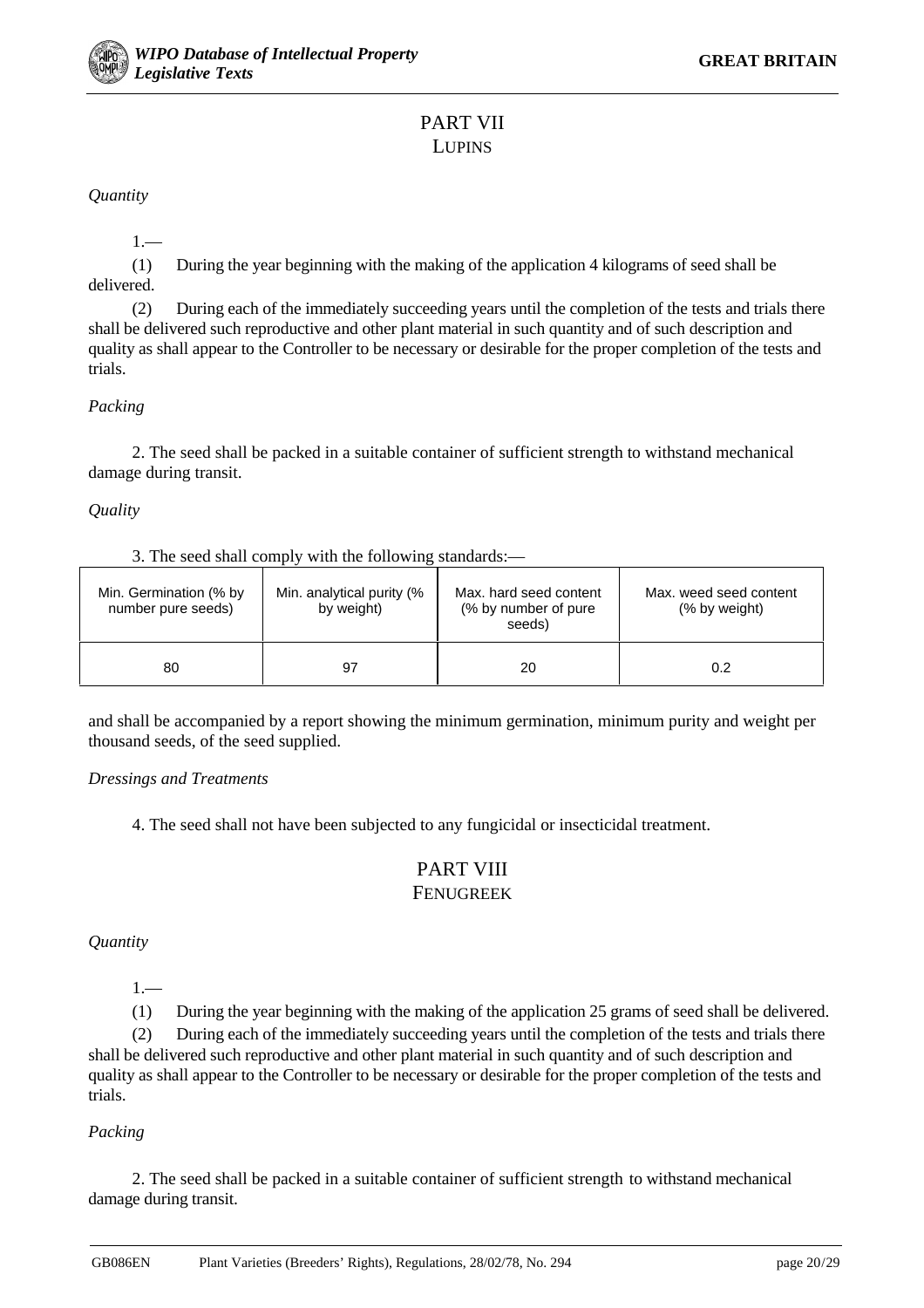

*Quality*

| 3. The seed shall comply with the following standards:- |  |  |  |  |  |  |  |  |  |  |  |
|---------------------------------------------------------|--|--|--|--|--|--|--|--|--|--|--|
|---------------------------------------------------------|--|--|--|--|--|--|--|--|--|--|--|

| Min. germination (% by number pure<br>seeds) | Min. analytical purity (% by weight) | Max. weed seed content (% by<br>weight) |
|----------------------------------------------|--------------------------------------|-----------------------------------------|
| 80                                           | 95                                   |                                         |

## *Dressings and Treatments*

4. The seed shall not have been subjected to any fungicidal or insecticidal treatment.

## PART IX

# PEAS, FRENCH BEANS, RUNNER BEANS, BROAD AND FIELD BEANS, LETTUCES, CELERY AND CELERIAC, MARROWS, BRUSSELS SPROUTS, CABBAGES AND TURNIPS

## *Quantity*

1.—

(1) During the year beginning with the making of the application the following amounts of seed shall be delivered:—

| For a pea variety                | 3 kilograms |
|----------------------------------|-------------|
| For a French bean variety        | 3 kilograms |
| For a runner bean variety        | 3 kilograms |
| For a broad bean variety         | 4 kilograms |
| For a field bean variety         | 3 kilograms |
| For a lettuce variety            | 50 grams    |
| For a celery or celeriac variety | 5 grams     |
| For a marrow variety             | 50 grams    |
| For a Brussels sprout variety    | 30 grams    |
| For a cabbage variety            | 30 grams    |
| For a turnip variety             | 30 grams    |

(2) During each of the immediately succeeding years until the completion of the tests and trials there shall be delivered such reproductive and other plant material in such quantity and of such description and quality as shall appear to the Controller to be necessary or desirable for the proper completion of the tests and trials.

#### *Packing*

2. The seed shall be packed in a suitable container of sufficient strength to withstand mechanical damage during transit.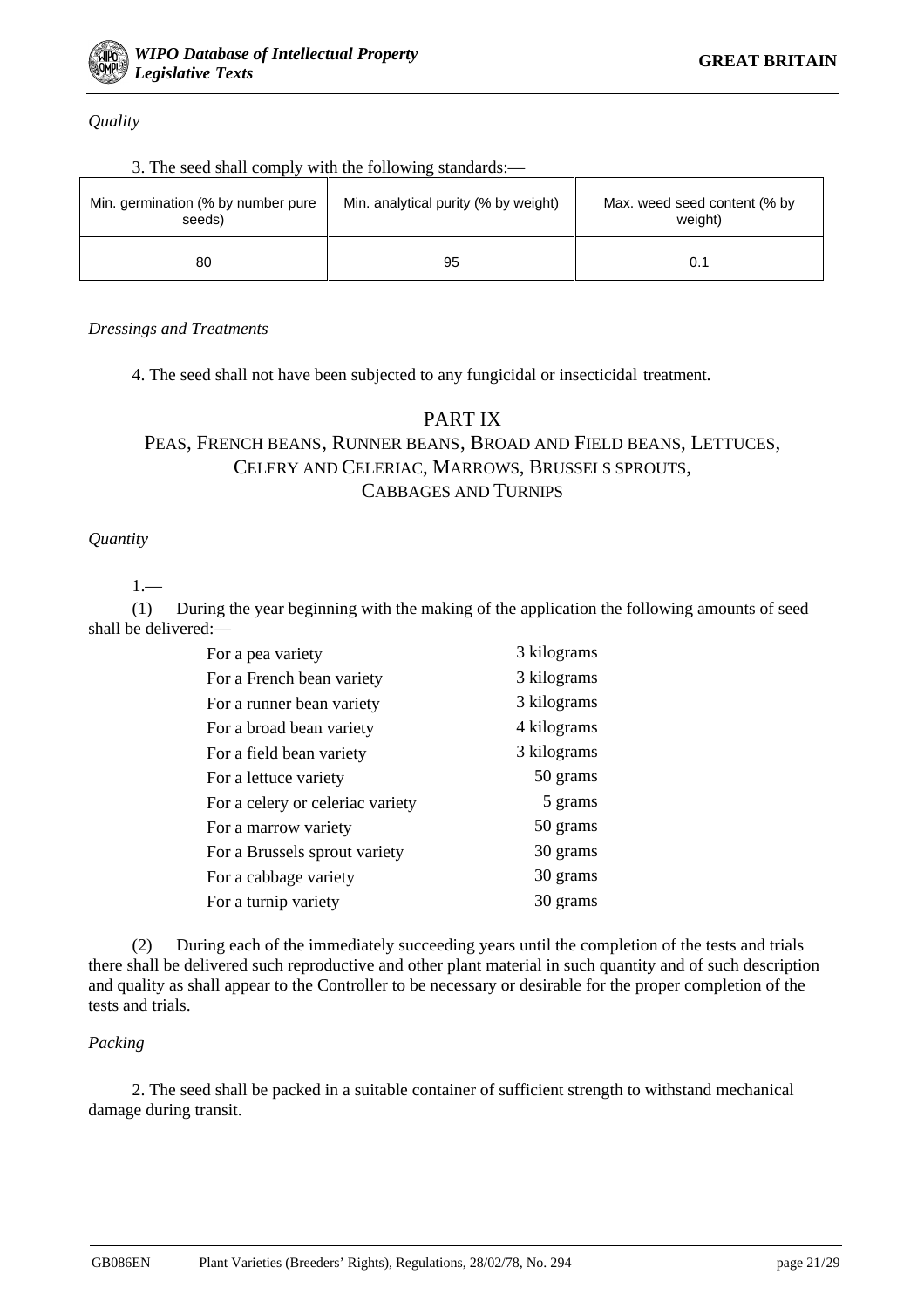## *Quality*

## 3. The seed shall comply with the following standards:—

| Kind                    | Min. germination (% by<br>number of pure seeds) | Min. analytical purity (%<br>by weight) | Max. content of seeds of<br>other plant species (% by<br>weight) |
|-------------------------|-------------------------------------------------|-----------------------------------------|------------------------------------------------------------------|
| Peas                    | 80                                              | 98                                      | 0.1                                                              |
| French Beans            | 75                                              | 98                                      | 0.1                                                              |
| <b>Runner Beans</b>     | 80                                              | 98                                      | 0.1                                                              |
| <b>Broad Beans</b>      | 80                                              | 98                                      | 0.1                                                              |
| <b>Field Beans</b>      | 85                                              | 98                                      | 0.1                                                              |
| Lettuce                 | 75                                              | 95                                      | 0.5                                                              |
| Celery and Celeriac     | 70                                              | 97                                      | 1.0                                                              |
| <b>Marrows</b>          | 75                                              | 98                                      | 0.1                                                              |
| <b>Brussels Sprouts</b> | 75                                              | 97                                      | 1.0                                                              |
| Cabbages                | 75                                              | 97                                      | 1.0                                                              |
| Turnip                  | 80                                              | 97                                      | 1.0                                                              |

## *Dressings and Treatments*

4. The seed shall not have been subjected to any fungicidal or insecticidal treatment.

## PART X APPLES

## *Quantity*

1. Two trees on M.9 or M.26 and two trees on MM.106 rootstocks shall be delivered. The trees shall be not less than two and not more than three years old. Alternatively, if the Controller shall so allow, scion or bud wood sufficient to produce four trees may be delivered instead of the two trees as mentioned above.

#### *Health*

## $2 -$

- (1) *Complete Trees*
- (*a*) The trees shall not show symptoms of any virus disease.
- (*b*) The trees shall be healthy. They shall not be lacking in vigour, or affected by scab, mildew, woolly aphis, or other pests or diseases.
- (2) *Scion or bud wood*

Scion or bud wood shall be the produce either of a tree of the variety growing on its own roots or of a tree of the variety which satisfies the requirements set out in paragraph  $2(1)(a)$  and  $(b)$ above.

# PART XIAPPLE ROOTSTOCKS

## *Quantity*

1. Twenty-five well-rooted rootstocks of not less than 7 mm. in diameter selected from the stool or layer bed shall be delivered.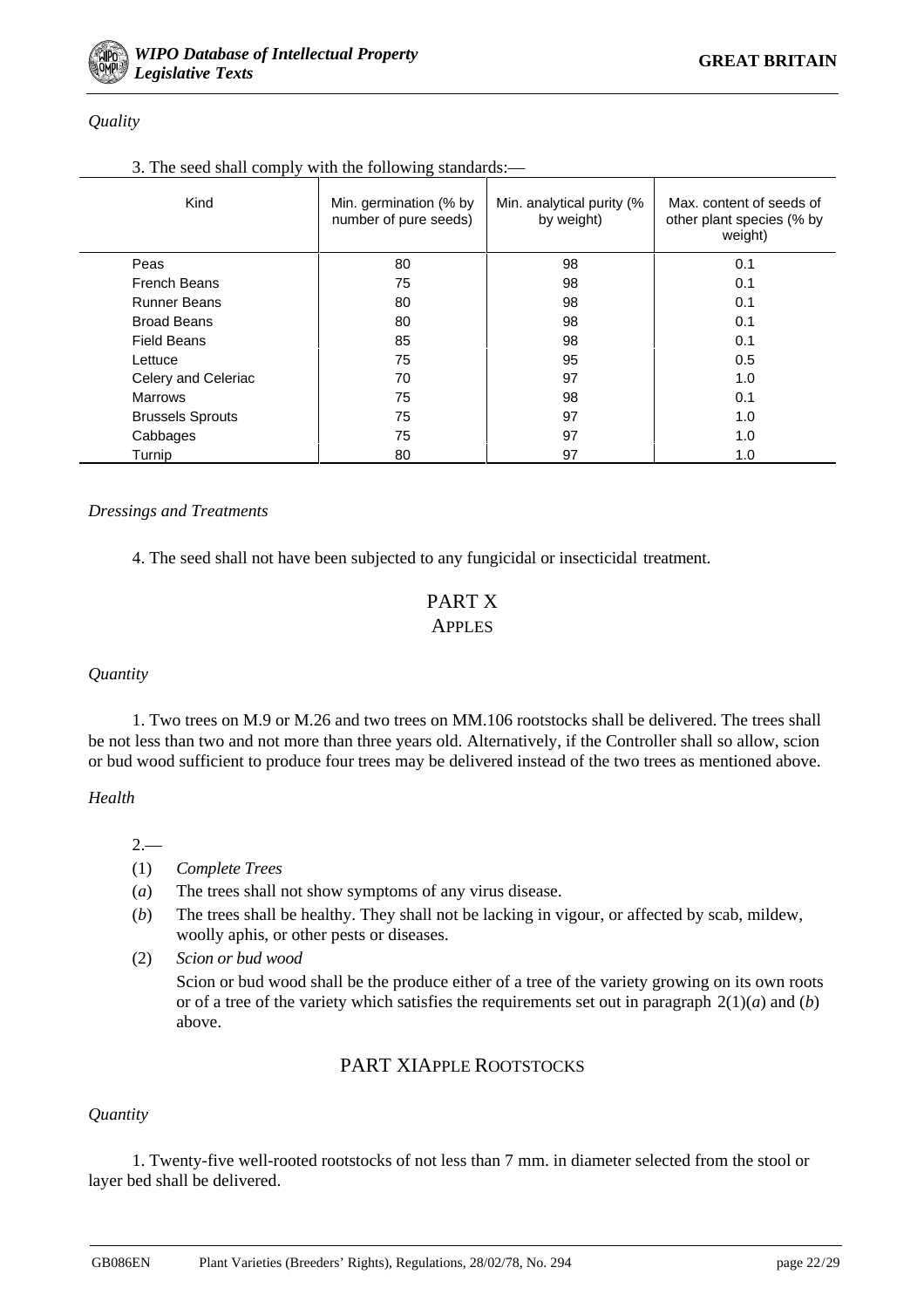

## *Health*

## $2 -$

(*a*) The rootstocks shall not show symptoms of any virus disease.

(*b*) The rootstock shall be healthy. They shall not be lacking in vigour, or affected by scab, mildew, woolly aphis or other pests or diseases.

# PART XII **PEARS**

## *Quantity*

1. Three trees on Quince A rootstock, double-worked where necessary, shall be delivered. The trees shall be not less than two and not more than three years old. Alternatively, if the Controller shall so allow, scion or bud wood sufficient to produce four trees may be delivered instead of the three trees as mentioned above.

## *Health*

- $2-$
- (1) *Complete Trees*
- (*a*) The trees shall not show symptoms of any virus disease.
- (*b*) The trees shall be healthy. They shall not be lacking in vigour, or affected by any pest or disease.
- (2) *Scion or bud wood*

Scion or bud wood shall be the produce either of a tree of the variety growing on its own roots or of a tree of the variety which satisfies the requirements set out in paragraph  $2(1)(a)$  and  $(b)$ above.

## PART XIII PEAR ROOTSTOCKS

## *Quantity*

1. Twenty-five well-rooted rootstocks of not less than 7 mm. in diameter selected from the stool or layer bed shall be delivered.

#### *Health*

 $2 -$ 

(*a*) The rootstocks shall not show symptoms of any virus disease.

(*b*) The rootstocks shall be healthy. They shall not be lacking in vigour or affected by any pests or diseases.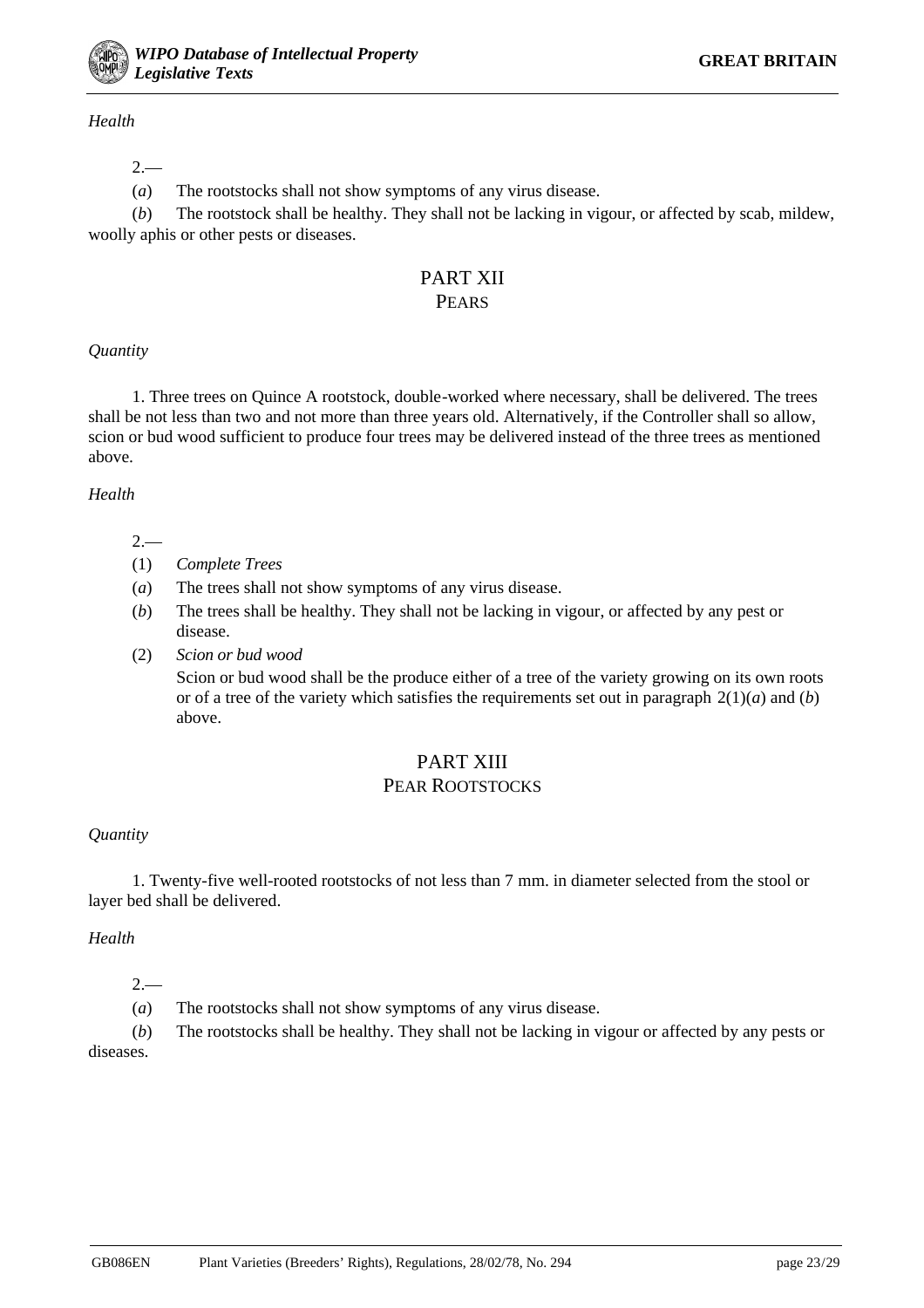## PART XIVPLUMS AND DAMSONS

## *Quantity*

1. Three trees on St. Julien A rootstocks shall be delivered. The trees shall not be less than two and not more than three years old. Alternatively, if the Controller shall so allow, scion or bud wood sufficient to produce four trees may be delivered instead of the three trees as mentioned above.

*Health*

- $2-$
- (1) *Complete Trees*
- (*a*) The trees shall not show symptoms of any virus disease.
- (*b*) The trees shall be healthy. They shall not be lacking in vigour or affected by any pest or disease.
- (2) *Scion or bud wood* Scion or bud wood shall be the produce of a healthy tree of the variety which satisfies the requirements set out in paragraph 2(1)(*a*) and (*b*) above.

# PART XV PLUM AND DAMSON ROOTSTOCKS

## *Quantity*

1. Twenty-five well-rooted rootstocks of not less than 7 mm. in diameter selected from the stool or layer bed shall be delivered.

#### *Health*

 $2 -$ 

(*a*) The rootstocks shall not show symptoms of any virus disease.

(*b*) The rootstocks shall be healthy. They shall not be lacking in vigour or affected by any pests or diseases.

# PART XVI **CHERRIES**

#### *Quantity*

1. Three trees on F12/1 rootstocks shall be delivered. The trees shall be not less than two and not more than three years old.

## *Health*

 $2 -$ 

(*a*) The trees shall not show symptoms of any virus disease.

(*b*) The trees shall be healthy. They shall not be lacking in vigour or affected by bacterial canker or other pests or disease.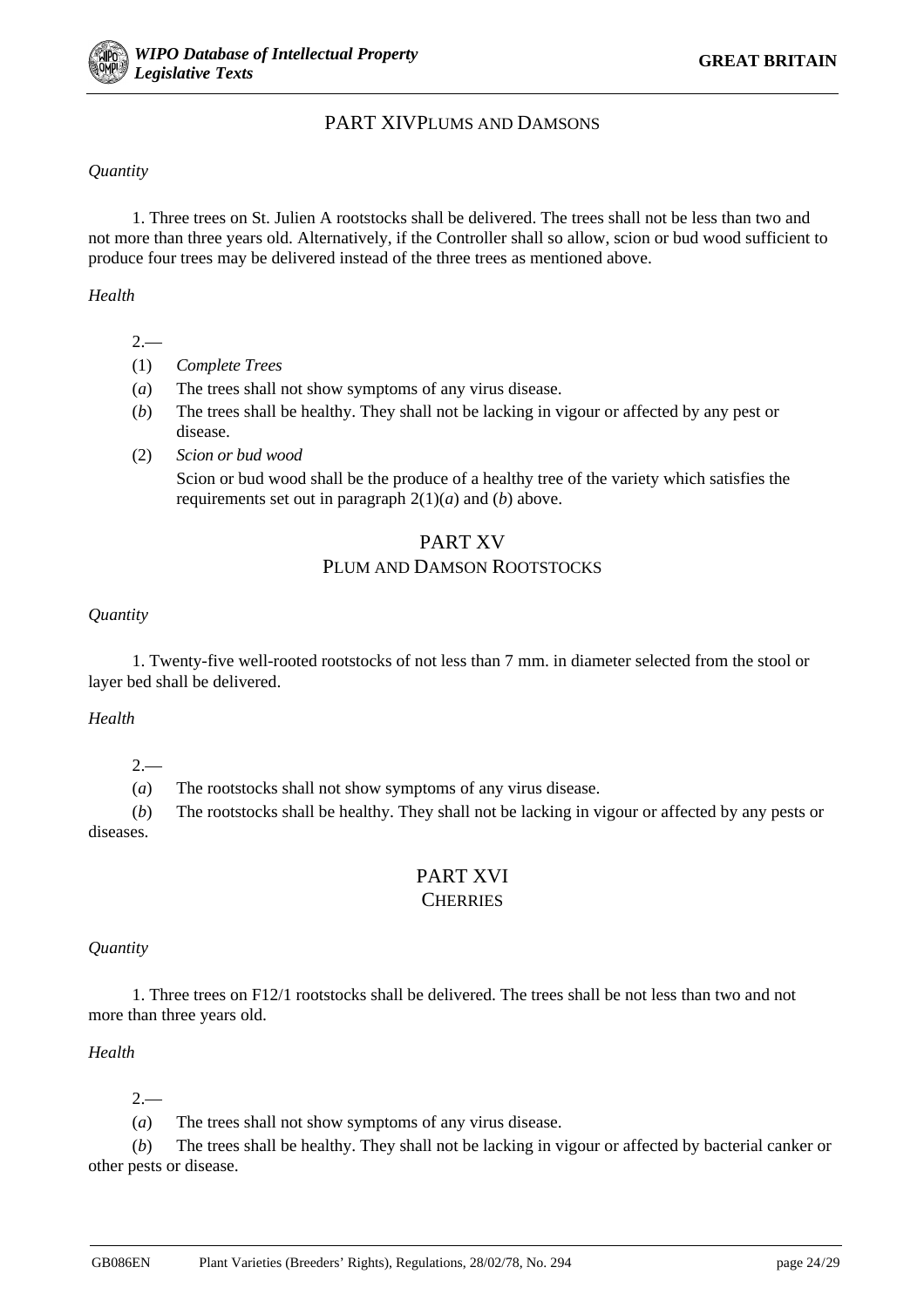# PART XVII CHERRY ROOTSTOCKS

*Quantity*

1. Twenty-five well-rooted rootstocks of not less than 7 mm. in diameter selected from the stool or layer bed shall be delivered.

*Health*

 $2 -$ 

(*a*) The rootstocks shall not show symptoms of any virus disease.

(*b*) The rootstocks shall be healthy. They shall not be lacking in vigour or affected by bacterial canker or other pests or disease.

# PART XVIII

## BLACK CURRANTS

*Quantity*

Twelve visually healthy two-year-old bushes shall be delivered.

# PART XIX **RASPBERRIES**

*Quantity*

Twenty-five visually healthy canes shall be delivered.

# PART XX **STRAWBERRIES**

## *Quantity*

Fifty visually healthy runners shall be delivered.

## PART XXI **RHUBARB**

## *Quantity*

1. Four plants of the parent stock sufficient to provide 12 single bud roots shall be delivered.

*Health*

2. The plant material shall be visibly healthy and shall not be lacking in vigour or affected by pests or diseases.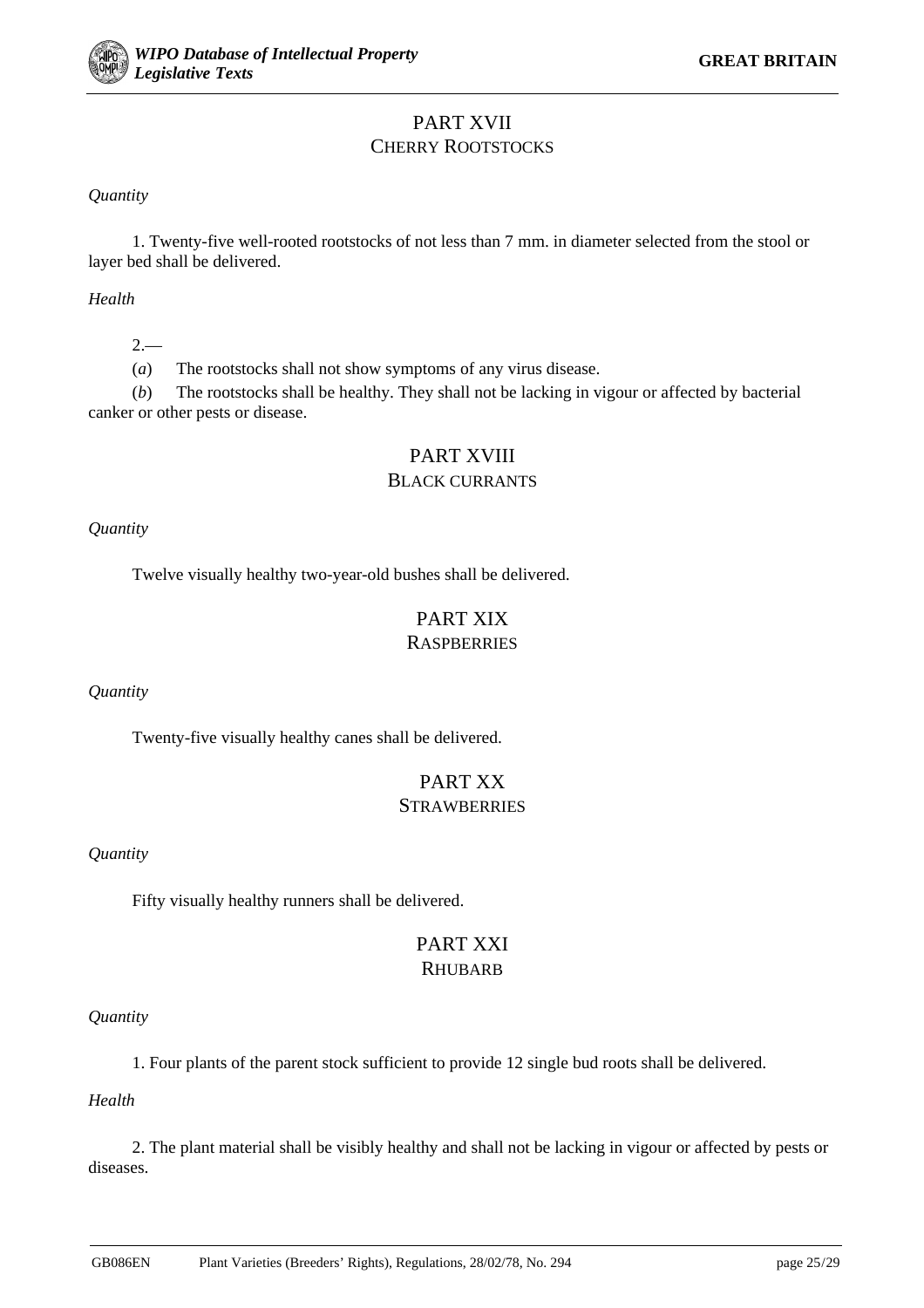# PART XXII **HOPS**

*Quantity*

1. Six one year bedded sets shall be delivered.

*Health*

 $2 -$ 

(*a*) The sets shall not show symptoms of any virus disease.

(*b*) The sets shall be healthy. They shall not be lacking in vigour or affected by pests or disease.

# PART XXIII

## **CARNATIONS**

#### *Quantity*

(1) *Border carnations and pinks*

Nine visually healthy young plants, typical of the variety shall be delivered.

(2) *Perpetual flowering carnations*

Seventy-five unrooted, visually healthy cuttings, each furnished with at least four but not more than five clearly visible internodes, shall be delivered.

## PART XXIV PERENNIAL CHRYSANTHEMUMS

## *Quantity*

(1) *Year round varieties*

Fifty visually healthy cuttings of normal commercial standard shall be delivered.

(2) *Other varieties*

Twenty-five visually healthy cuttings of normal commercial standard shall be delivered.

## PART XXV DAHLIAS

#### *Quantity*

Four plants of each disbudded variety and seven plants of each dwarf bedding variety shall be delivered. The plants shall be typical of the variety and young, visually healthy, green plants.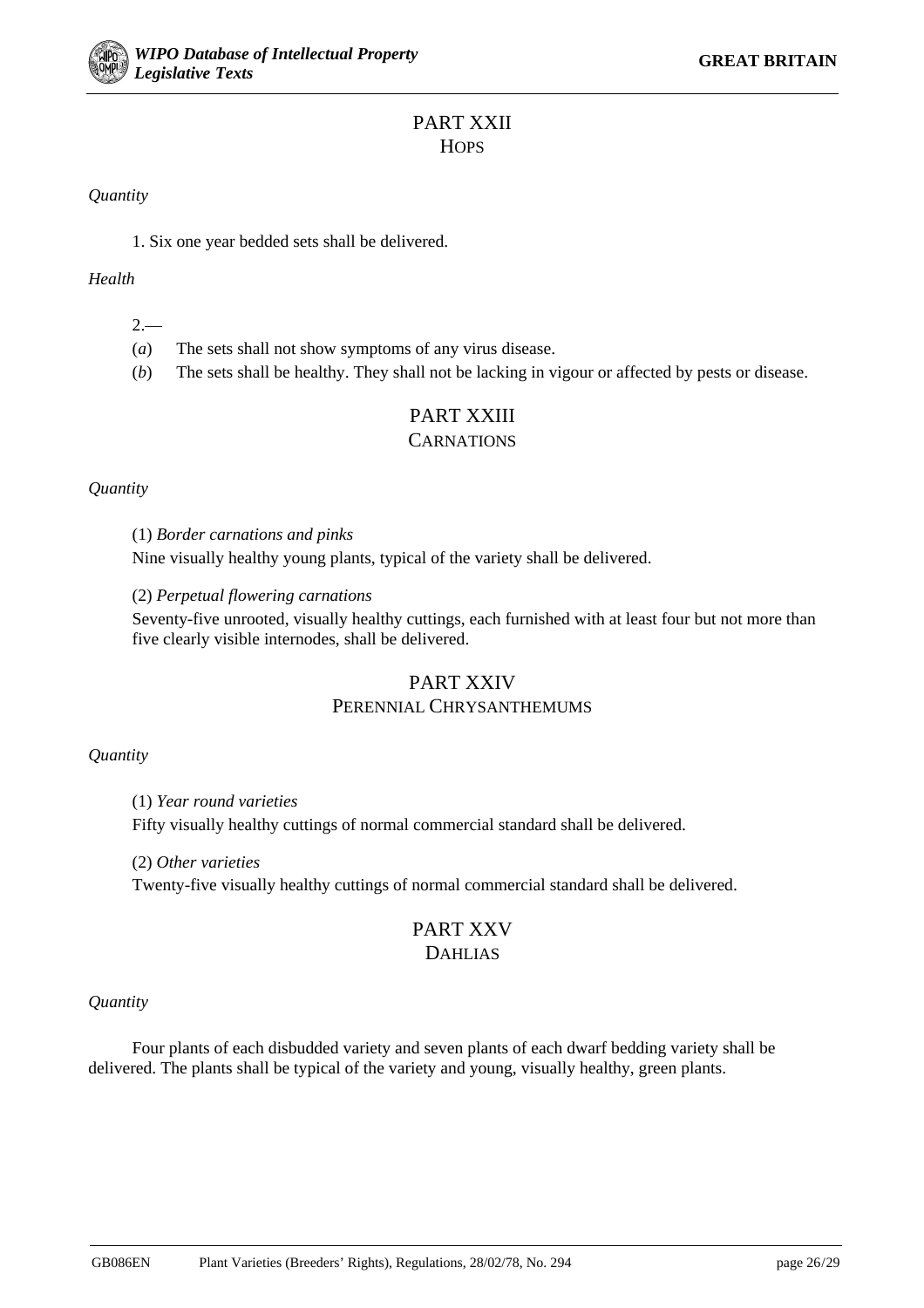# PART XXVI PERENNIAL DELPHINIUMS

*Quantity*

Four visually healthy, well-rooted cuttings, typical of the variety, shall be delivered.

# PART XXVII **FREESIAS**

*Quantity*

Twenty-five visually healthy corms of flowering size, typical of the variety, shall be delivered.

# PART XXVIII GLADIOLI

*Quantity*

Twelve visually healthy corms of flowering size, typical of the variety, shall be delivered each year.

# PART XXIX **NARCISSI**

*Quantity*

Twenty-five visually healthy single nosed bulbs, typical of the variety, shall be delivered.

# PART XXX RHODODENDRONS

*Quantity*

(1) *Varieties to be flowered outdoors* Three plants each with at least three flower buds shall be delivered.

(2) *Pot plant varieties* Thirty plants, twice pinched, shall be delivered.

# PART XXXI **ROSES**

## *Quantity*

In the case of a bush or shrub variety six trees, and in the case of a climbing variety two trees shall be delivered. The trees shall be first quality visually healthy maiden trees typical of the variety. If the Controller is satisfied that maiden trees cannot be supplied, two-year-old trees may be delivered.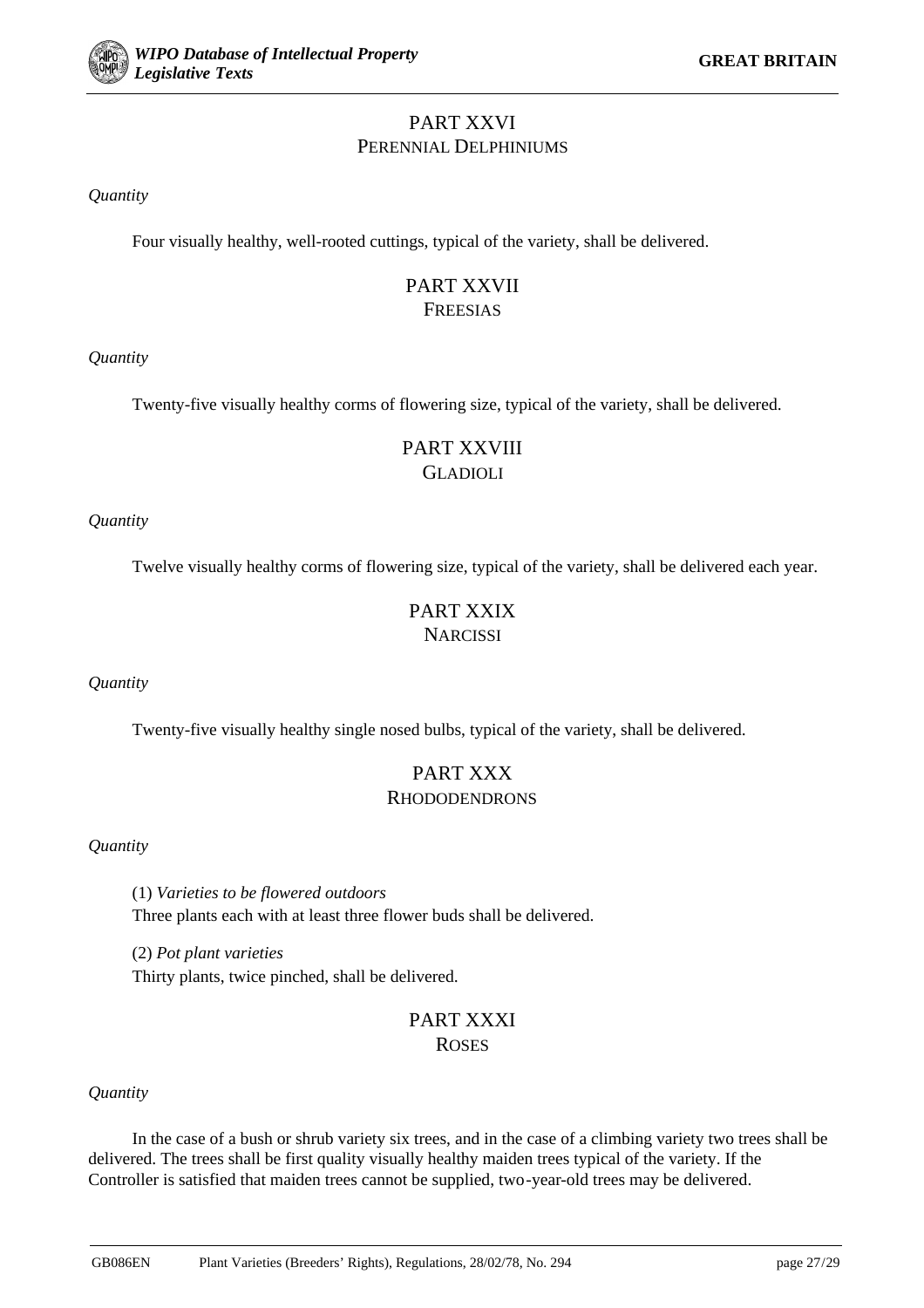

## PART XXXII HERBACEOUS PERENNIALS

#### *Quantity*

Four visually healthy vegetatively reproduced plants typical of the variety each one year old, shall be delivered.

# PART XXXIII CONIFERS AND TAXADS

#### *Quantity*

Four visually healthy vegetatively reproduced trees or shrubs typical of the variety, each at least two but not more than five years old, shall be delivered.

# PART XXXIV TREES, SHRUBS AND WOODY CLIMBERS

#### *Quantity*

There shall be delivered, in the numbers indicated in respect of varieties of the genera or species specified below, visually healthy, vegetatively reproduced trees, shrubs, or woody climbers, as the case may be, typical of the variety and each at least two but not more than four years old.

| Genera or species                                                                                                                                                                                                                                         | Number of trees shrubs or woody climbers to be<br>delivered |
|-----------------------------------------------------------------------------------------------------------------------------------------------------------------------------------------------------------------------------------------------------------|-------------------------------------------------------------|
| Calluna Salisb.                                                                                                                                                                                                                                           | 12                                                          |
| Daboecia D. Don                                                                                                                                                                                                                                           | 12                                                          |
| Erica carnea L., Erica ciliaris L.,<br>Erica cinerea L., Erica x darleyensis Bean, Erica<br>mackaiana Bab., Erica mediterranea Hort., Erica x<br>praegeri Ostenf., Erica tetralix L., Erica vagans L., Erica x<br>watsonii Benth., Erica williamsii Druce | 12                                                          |
| Erica arborea L., Erica australis L.,<br>Erica Iusitanica Rudolfi, Erica scoparia L., Erica terminalis<br>Salisb., <i>Erica x veitchii</i> Bean                                                                                                           | 4                                                           |
| Menziesia Sm.                                                                                                                                                                                                                                             | 4                                                           |
| Andromeda L.                                                                                                                                                                                                                                              | 3                                                           |
| Arctostaphylos Adans.                                                                                                                                                                                                                                     | 3                                                           |
| Buxus L.                                                                                                                                                                                                                                                  | 3                                                           |
| Caryopteris Bunge                                                                                                                                                                                                                                         | 3                                                           |
| Cassiope D. Don                                                                                                                                                                                                                                           | 3                                                           |
| Ceratostigma Bunge excluding C. plumbaginoides Bunge                                                                                                                                                                                                      | 3                                                           |
| x Gaulnettya W. J. Marchant                                                                                                                                                                                                                               | 3                                                           |
| Gaultheria Kalm ex L.                                                                                                                                                                                                                                     | 3                                                           |
| Helianthemum Mill.                                                                                                                                                                                                                                        | 3                                                           |
| Lavandula L.                                                                                                                                                                                                                                              | 3                                                           |
| Pernettya Gaudich                                                                                                                                                                                                                                         | 3                                                           |
| Ruta L.                                                                                                                                                                                                                                                   | 3                                                           |
| Salvia officinalis L.                                                                                                                                                                                                                                     | 3                                                           |
| Sarcococca Lindl. excluding S. saligna Muell.                                                                                                                                                                                                             | 3                                                           |